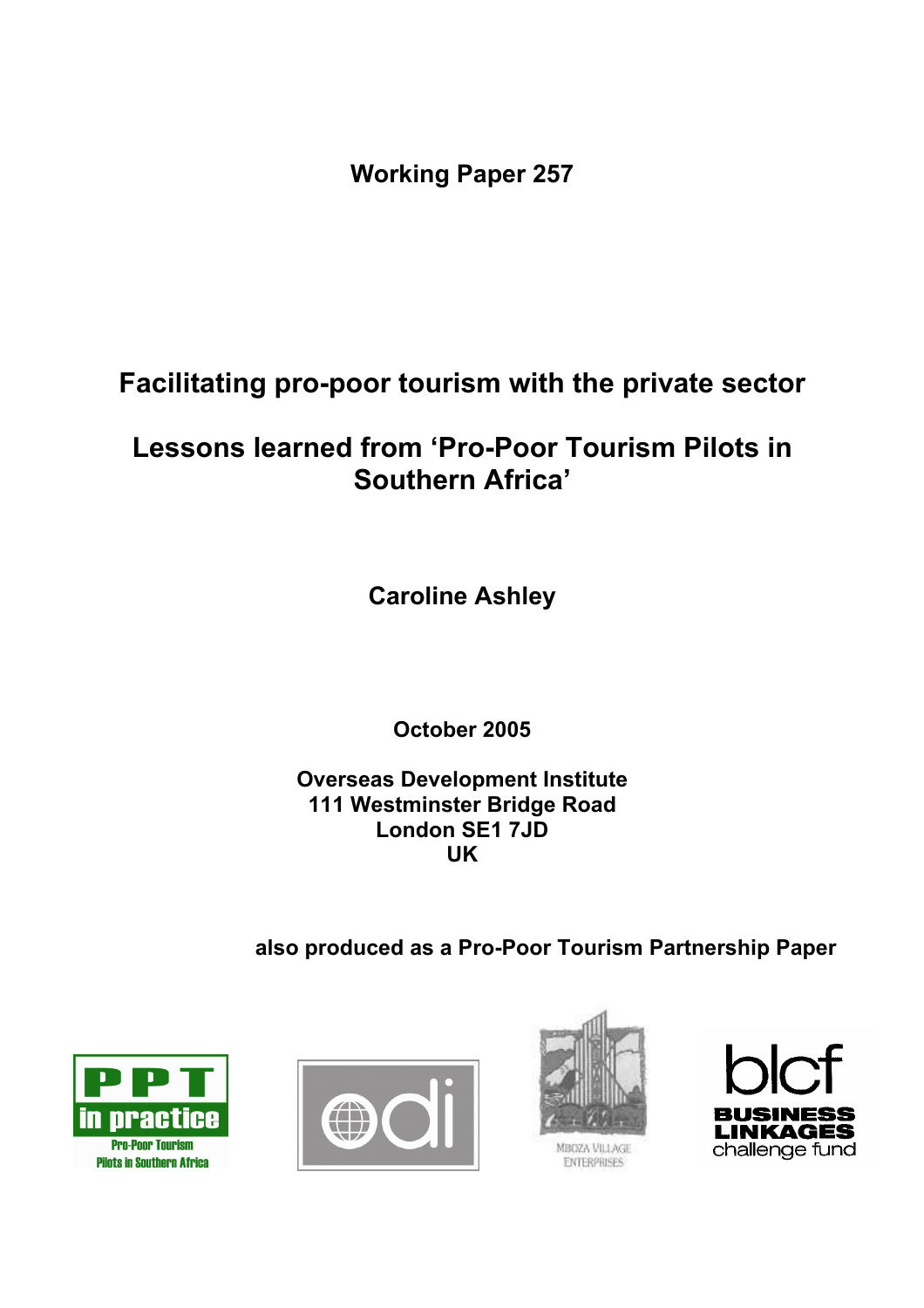ISBN 0 85003 778 6

© Overseas Development Institute 2005

All rights reserved. No part of this publication may be reproduced, stored in a retrieval system, or transmitted in any form or by any means, electronic, mechanical, photocopying, recording or otherwise, without the prior written permission of the publishers.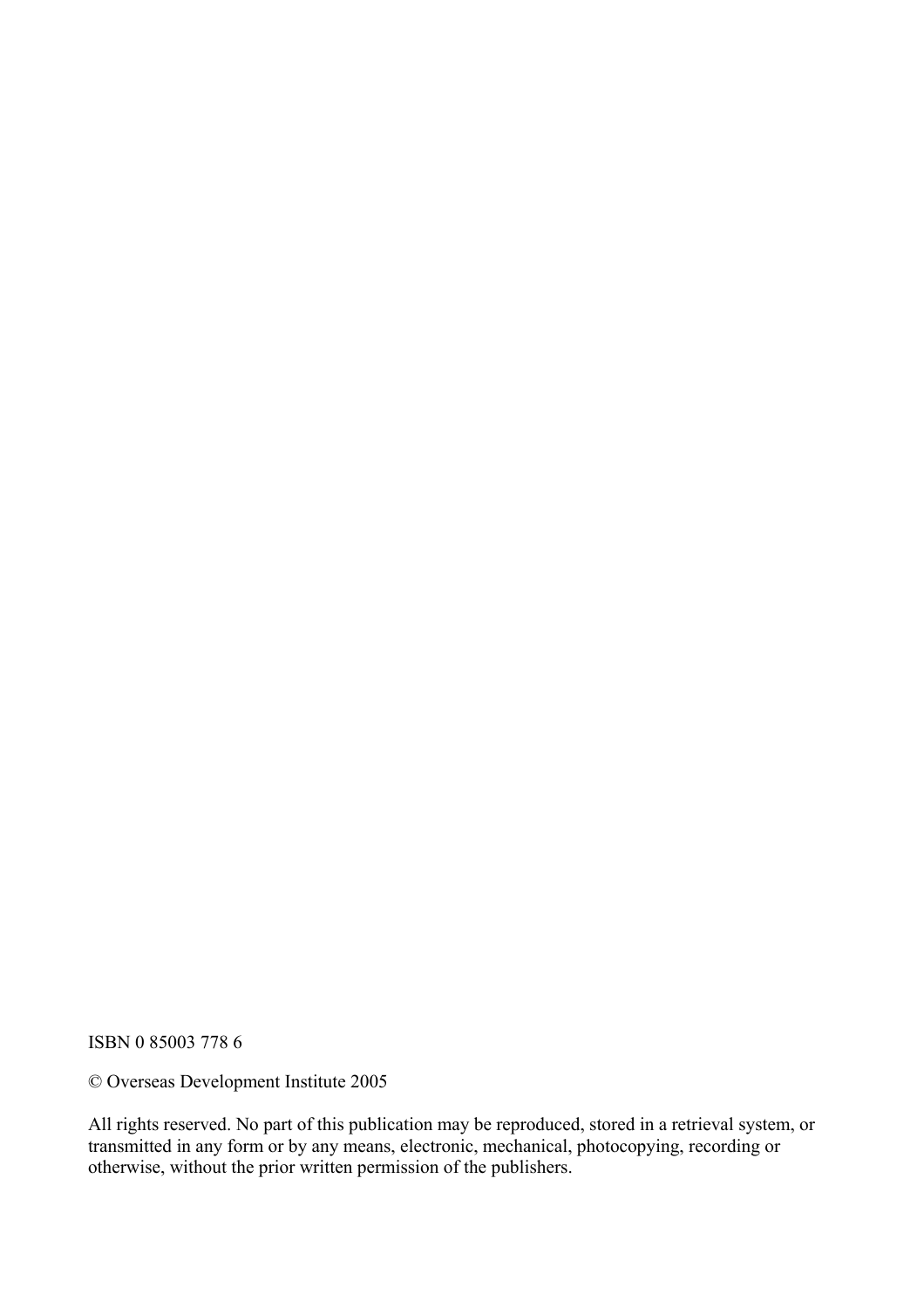## **Contents**

| <b>Acronyms</b><br>Preface and acknowledgements |     |                                                                            | iv<br>$\mathbf{V}$             |
|-------------------------------------------------|-----|----------------------------------------------------------------------------|--------------------------------|
| $\mathbf{1}$                                    |     | <b>Introduction</b>                                                        | $\mathbf{1}$                   |
|                                                 |     | 1.1 Background to the project<br>1.2 The wider context of the project      | $\mathbf{1}$<br>$\overline{2}$ |
|                                                 |     |                                                                            |                                |
| $\boldsymbol{2}$                                |     | <b>Pilot Sites</b>                                                         | $\mathbf{3}$                   |
|                                                 |     | 2.1 Spier Leisure                                                          | $\frac{3}{3}$                  |
|                                                 |     | 2.2 Rocktail Bay Lodge                                                     |                                |
|                                                 | 2.3 | Sun City Resort                                                            | $\overline{4}$                 |
|                                                 |     | 2.4 Southern Sun                                                           | 5<br>5                         |
|                                                 |     | 2.5 Ker & Downey, Tanzania                                                 |                                |
| 3                                               |     | <b>Different Ways of Doing Business Differently: Local Linkage Options</b> | 6                              |
| $\overline{\mathbf{4}}$                         |     | What Does it Mean for the Company?                                         | 8                              |
|                                                 |     | 4.1 Project impacts within the companies                                   | $\,8\,$                        |
|                                                 |     | 4.2 How to implement linkages? Strategies and challenges                   | $\, 8$                         |
|                                                 |     | 4.3 Why implement linkages? Business benefits                              | 11                             |
| 5                                               |     | What Does it Mean for the Local Economy?                                   | 13                             |
|                                                 |     | 5.1 Impacts to date at the local level                                     | 13                             |
|                                                 |     | 5.2 How significant are the impacts?                                       | 17                             |
| 6                                               |     | <b>External Facilitation: How can it Encourage Business Change?</b>        | 20                             |
| $\overline{7}$                                  |     | What is the Long Term Significance of this Approach Likely to be?          | 25                             |
|                                                 | 7.1 | Significance to tourism debates                                            | 25                             |
|                                                 |     | 7.2 To the tourism sector within South Africa                              | 26                             |
|                                                 |     | 7.3 Policy Implications                                                    | 27                             |
|                                                 |     | <b>Appendix 1: Further Information</b>                                     | 29                             |
| <b>References</b>                               |     |                                                                            | 30                             |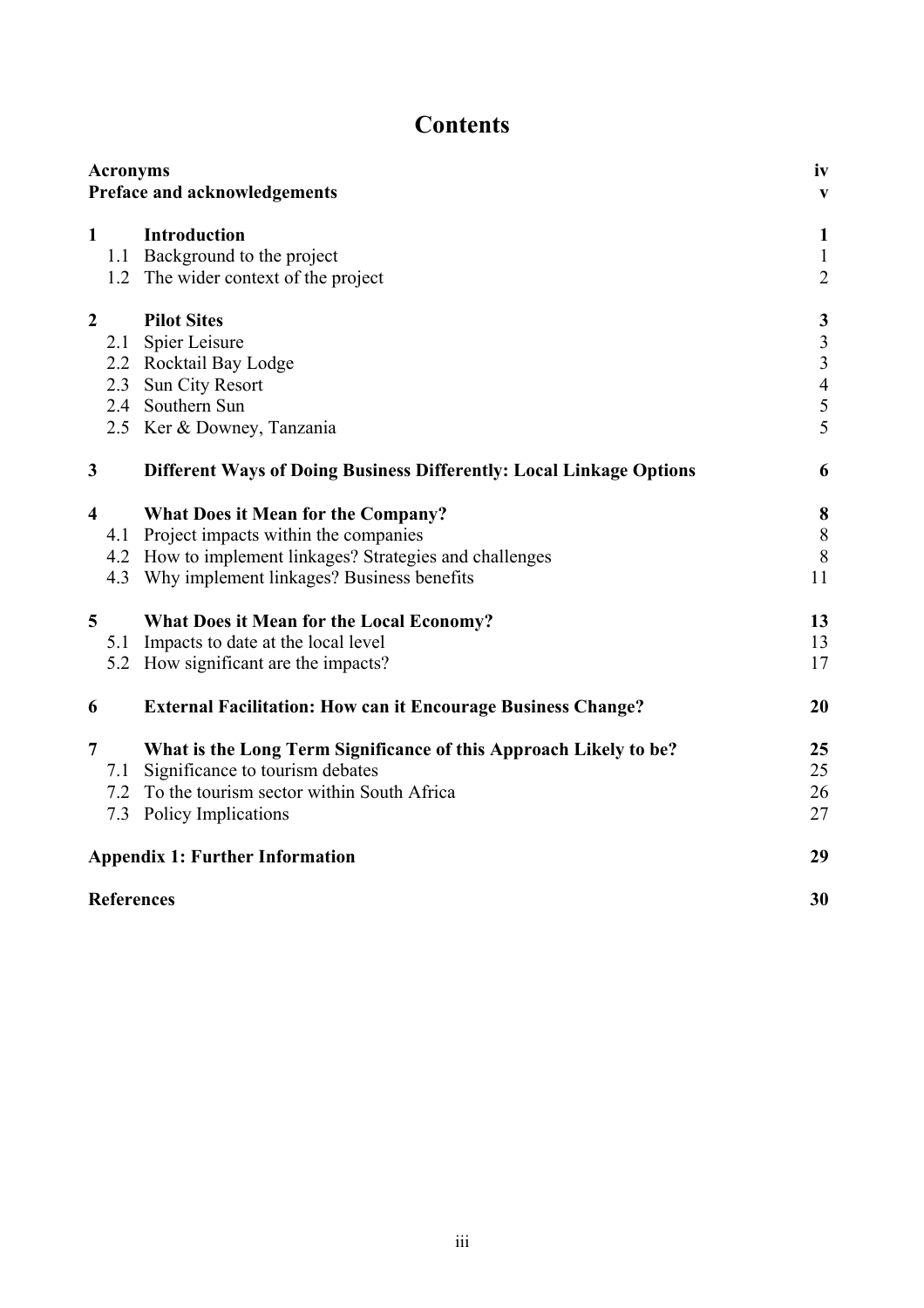## **Acronyms**

| <b>BEE</b>  | <b>Black Economic Empowerment</b>           |
|-------------|---------------------------------------------|
| <b>BLCF</b> | Business Linkages Challenge Fund            |
| <b>BLT</b>  | Business Linkages in Tourism                |
| <b>CSI</b>  | Corporate Social Investment                 |
| <b>CSR</b>  | Corporate Social Responsibility             |
| <b>IFC</b>  | <b>International Finance Corporation</b>    |
| <b>LPG</b>  | Low Powered Gas                             |
| <b>NGO</b>  | Non-Governmental Organisation               |
| <b>PDI</b>  | <b>Previously Disadvantaged Individuals</b> |
| <b>PPT</b>  | Pro-Poor Tourism                            |
| <b>SBP</b>  | <b>Small Business Project</b>               |
| <b>SMME</b> | Small, Micro and Medium Enterprise          |
| <b>WS</b>   | Wilderness Safaris                          |
| <b>WTTC</b> | World Tourism and Travel Council            |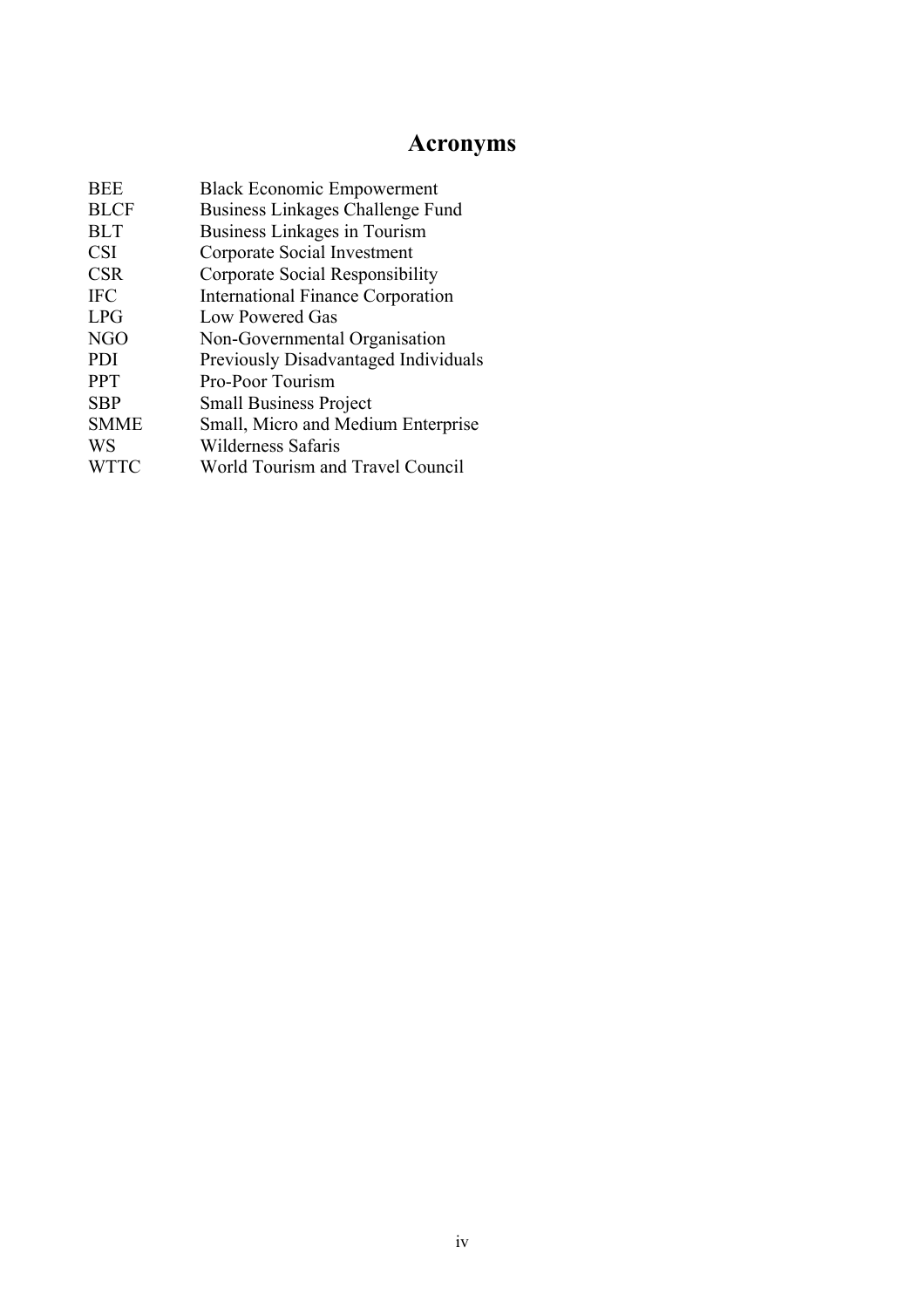## **Preface and acknowledgements**

This paper is based on the experience of a three year project, 'Pro-poor tourism pilots, Southern Africa' (PPT Pilots), which ran from 2002-2005. It draws on the expertise, input and commitment of many people who made the project work. 'PPT Pilots' was a collaboration between Clive Poultney of Mboza Tourism and ODI. It was implemented in partnership with PPT facilitators Zeph Nyathi and Gareth Haysom, with our pilot site partners from Wilderness Safaris, Spier, Sun City, Southern Sun and Ker and Downey, and with members of our Advisory Board: Adrienne Harris (Tourism Business Council of South Africa), Jennifer Seif (Fair Trade in Tourism South Africa), Didi Moyle (South Africa Tourism), and Peggy Drodskie (South African Chamber of Business).

Thanks go to all our partners in Southern Africa, and also to other members of ODI who were involved: Dorothea Meyer, Livia Iotti, Oliver Reichardt, Douglas McNab.

The project was funded by the Business Linkages Challenge Fund of the UK's Department for International Development, with additional sponsorship from British Airways. BLCF also funded the sister project, which was to set up a self-sustaining PPT business, 'Business Linkages in Tourism'.

This report draws heavily on the project overview report which was presented to the final project workshop in Johannesburg (in May 2005), and on the project monitoring report by Douglas McNab (September 2005). Both are available on www.pptpilot.org.za

This report covers lessons learnt on a variety of levels. Many of the detailed lessons about how tourism companies can implement local linkages are covered in much more depth in the 'How To…?' series, which is a by-product of this project. See www.odi.org.uk/rpeg/research/propoor\_tourism/howto.html

We encourage others to use the information and ideas in this report to support the implementation of local linkages by tourism companies. But please acknowledge that the material comes from the PPT Pilots project, implemented by Mboza Tourism and the Overseas Development Institute, 2002- 2005. Please send copies of material produced to us at: c.ashley@odi.org.uk and bizlink@tbcsa.org.za.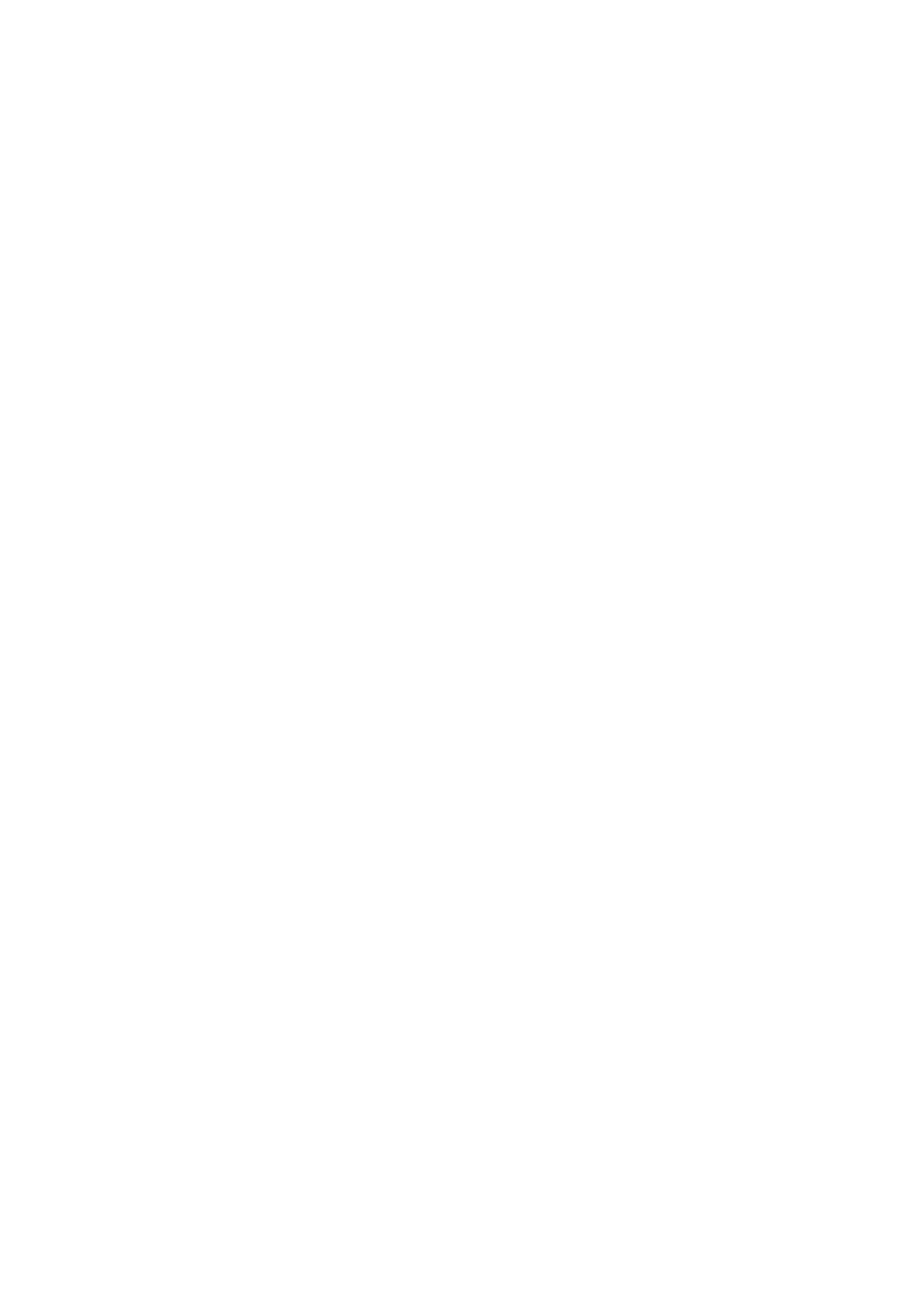## **1 Introduction**

## **1.1 Background to the project**

The Pro-poor Tourism Pilot project (PPT Pilots) was established in May 2002. The aim of PPT Pilots was to work directly with 5 pilot partners<sup>1</sup> to help them implement pro poor tourism and to learn from their experience. The facilitators promoted strategies that tourism companies could use to increase the local development impact of their business, and which also made business sense to the company. By using these as a pilot, the project aimed to then share good practice with the wider industry.

Two core programme components:

1. Close collaboration with five companies at 'pilot sites'. This has involved the design of local linkages, and facilitation of their implementation.

2. Communication with tourism players across the industry in Southern Africa to develop PPT awareness and expertise.

The first phase of the project involved setting up partnerships with 5 pilot sites. The project was then 'launched' in October 2002, and implementation began. The five sites were:

- Spier Leisure (Western Cape): a 155 bed four-star hotel in the winelands
- Wilderness Safaris' Rocktail Bay (Kwa Zulu Natal): a 10 lodge and family unit luxury bush camp on the Maputaland coast
- Sun International's Sun City Resort (North West Province); the largest resort in South Africa, providing over 1,500 rooms in three to five star hotels and entertainment
- Southern Sun's Sandton Complex (Gauteng): a complex of 6 three to five star hotels in the heart of Johannesburg
- Ker & Downey safari and hunting sites, Tanzania: Tanzania's largest hunting operator with hunting block concessions covering 32,000 square kilometres.

The selection of pilot partners was based on a number of factors. As the aim of the project was to facilitate change within the company, the obvious criteria was that the companies should want to do more on local linkages and should want PPT input to help achieve that. This was true of all the partners. As another aim was to demonstrate an approach and learn lessons about replication, it was also important to have partners from different sectors in the industry. Thus Sun City and Southern Sun represented the large mainstream corporate sector, Wilderness Safaris (Wilderness) and Spier the well-established medium size company, and Ker and Downey, a safari company. The products covered included urban business tourism, coastal wilderness, winelands, entertainment resort and hunting safaris. Preliminary discussions were held with a number of other companies elsewhere in Southern Africa. Several were interested in the approach, but were less able to make a firm commitment to the project due to competing priorities.

A range of 'local linkages' with local suppliers, tourism enterprises, community trusts, and local residents were promoted. The approach emphasises the need to go beyond ad hoc community support, to do business differently in ways that stimulate local linkages and benefits.

 $\overline{a}$ <sup>1</sup> The original project plan proposed 6, but it soon changed to 5.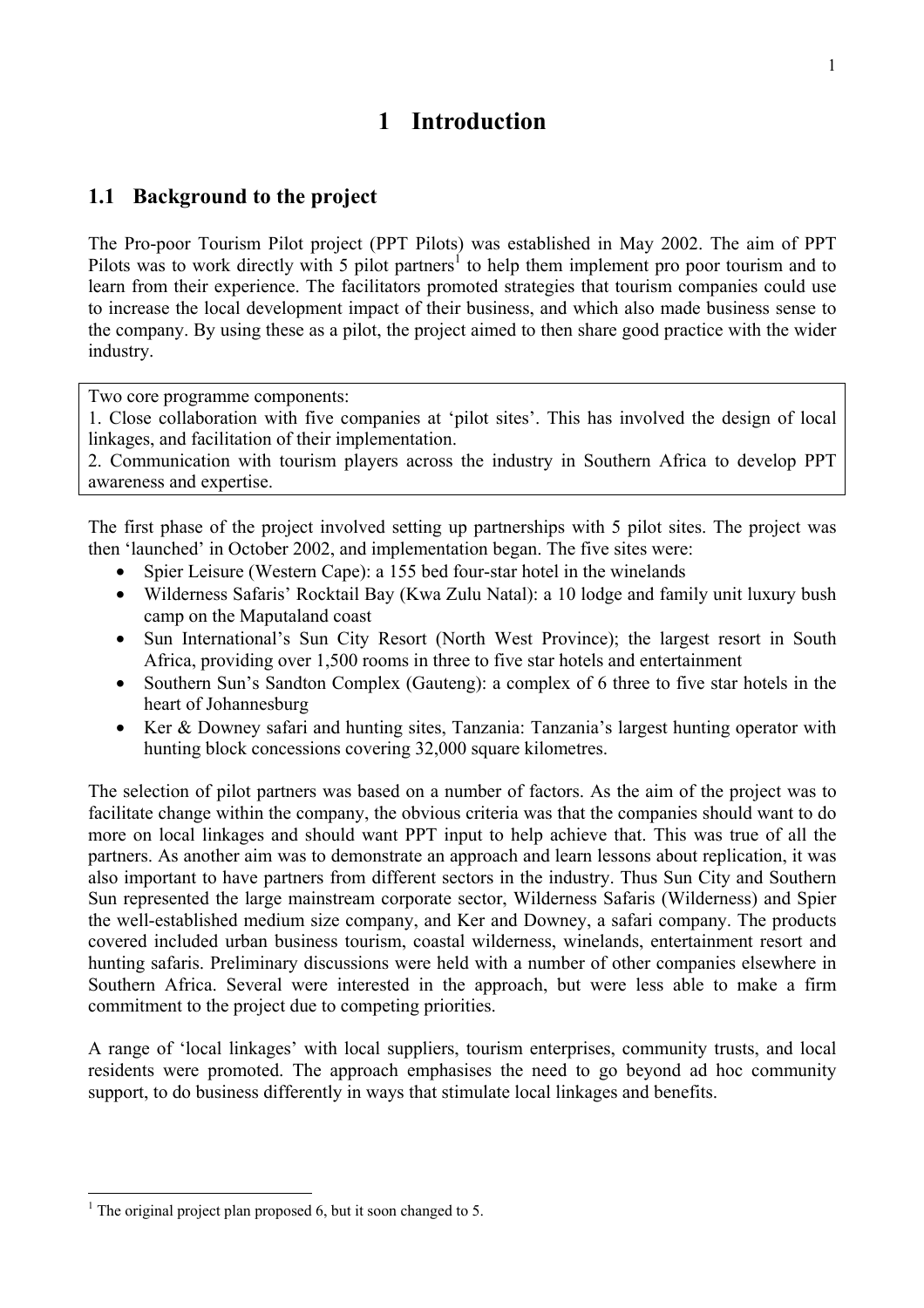$\overline{a}$ 

## **1.2 The wider context of the project**

*Pro-poor tourism:* PPT Pilots stemmed from previous work on pro poor tourism (Ashley, Roe and Goodwin 2001), which demonstrated that there was much that companies, communities, nongovernmental organisations and governments could do to increase the impact of tourism on poverty reduction. It appeared however, that beyond calls for businesses to adopt PPT, there was no direct facilitation for the *private sector* to help them to do so, nor to test what elements of PPT were commercially feasible. Therefore the explicit purpose of this project was to work with companies to see how much they could achieve, and with what facilitation. This approach also built upon previous facilitation work that Clive Poultney had done for Wilderness Safaris, and which was demonstrating the considerable need and potential for local level facilitation.

*Transformation in South Africa:* since democratisation in South Africa in 1993, there has been a political push towards 'black economic empowerment' (BEE) and transformation of the formerly white-run economy. Tourism in 2002 remained a very white industry (as it is today, TBCSA 2004). The project was established in the context of the need for the industry to increase its practical and demonstrable implementation of BEE. However, the PPT approach focuses on links with people that are poor, and on business that are small and local as well as black-owned, so it overlaps but is not synonymous with the BEE agenda.

*Pro-poor growth:* pro poor tourism is part of a wider developmental agenda for 'pro poor growth', meaning not just faster growth, but growth which benefits and includes poorer segments of the population. The need for pro-poor or broad-based growth has been evident for some time, but answers on how to operationalise it are scarce (Zepeda, 2004). The Pilots project was in a small way applying principles of pro-poor growth at a micro level to tourism sites.

Beyond *Corporate Social Responsibility and the role of the private sector in development:* there is growing recognition that businesses need to move beyond philanthropy and a narrow interpretation of 'corporate social responsibility' (CSR) to an approach to doing business that enhances development impact by drawing on their core competencies.<sup>2</sup> This is the underlying principle of the PPT Pilots project, which seeks to facilitate 'linkages' between business operations and local entrepreneurs or residents. The project seeks to distinguish this from a pure philanthropic approach which is more common in the tourism sector.

<sup>&</sup>lt;sup>2</sup> See for example http://www.odi.org.uk/PPPG/activities/country\_level/odpci/index.html and Warner (2002)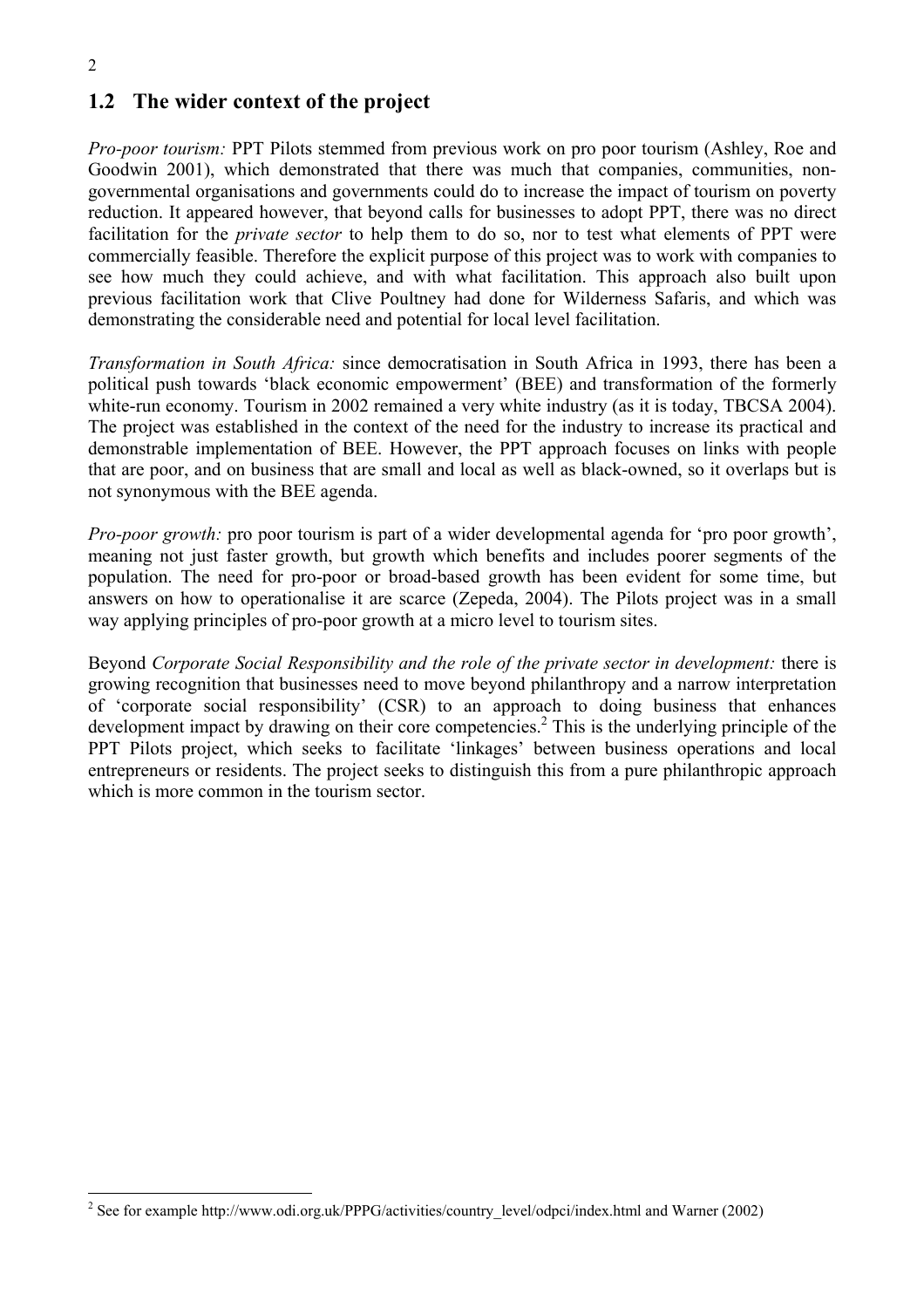## **2 Pilot Sites**

The approach to PPT adopted at each pilot site was quite different, given their different operating environments and local contexts. For more detail on progress at each site, see the project monitoring and evaluation report (McNab 2005).

#### **2.1 Spier Leisure**

Spier, a property of approximately 500ha, is located in the Stellenbosch Winelands region of the Western Cape. This property was purchased by the Enthoven family in 1993, opened to the public in 1995, and in November 2000 Spier opened The Village at Spier, a 155 room 4-star hotel. In partnership with Moyo, Spier opened the 800 seat restaurant 'Moyo at Spier' in November of 2003. Spier's current product offering includes retail outlets, and hosting of a range of environmental and arts organisations in addition to the hotel, restaurants and wine production. Annual revenue was ZAR92 million in 2003/2004. Principles of social equity and environmental integrity have underpinned the business from the start. Thus Spier was already supporting a number of social projects when it joined PPT pilots, though these were implemented in an ad hoc way.

In late 2002, Spier appointed a Sustainability Director and undertook to overhaul several aspects of core business. One of these included revision of procurement policy, which was done with PPT support. One aim has been to increase sourcing from local, small, previously disadvantaged (pdi) businesses. Several new enterprises have entered the supply chain, with more in the pipeline. A new on-site laundry, opened in August 2004, has already expanded its Spier contracts and staffing. A township supplier is now supplying liquid petroleum gas (lpg) to Spier deli, and also expanding. Other new suppliers include a township paper-making project, fuelwood supply, deck construction, and clearing vegetation. By mid 2005, seven new suppliers were in place, all selected using the propoor approach in which PPT assisted. Spier continues to apply this approach to new contracts.

A process of internal change to facilitate more sustainable business practices – including the shift to local suppliers – has been undertaken within Spier. Questionnaires sent to all suppliers increased awareness among suppliers and staff about a range of issues, including their local economic impact. Results have been included in Spier's first Sustainability Report, launched in April 2005 (Spier 2005)

*Enterprise linkages*: laundry, liquid petroleum gas, fuel wood, crafts, greetings cards, construction, clearing alien vegetation

*Enterprise linkages in the pipeline*: organic produce, recycled soap, chemical supplies *Non-enterprise linkages*: Kayamandi township: support to B&B's and tourism development

## **2.2 Rocktail Bay Lodge**

Rocktail Bay Lodge is an up-market coastal destination in the Greater St Lucia Wetland Park in KwaZulu-Natal, South Africa, offering diving and safaris in the coastal forest. The lodge attracts mainly a middle class clientele from Europe and the US. Occupancy has increased steadily to reach approximately 70% in recent years, and this, coupled with low seasonal fluctuations in occupancy, makes the lodge one of the most successful of Wilderness Safaris' operations. Wilderness Safaris is a large, up-market and expanding safari/lodge operator that currently operates over 50 camps/lodges in seven Southern African countries. In the past few years the company has received a host of awards for its 'responsible tourism' initiatives and policies.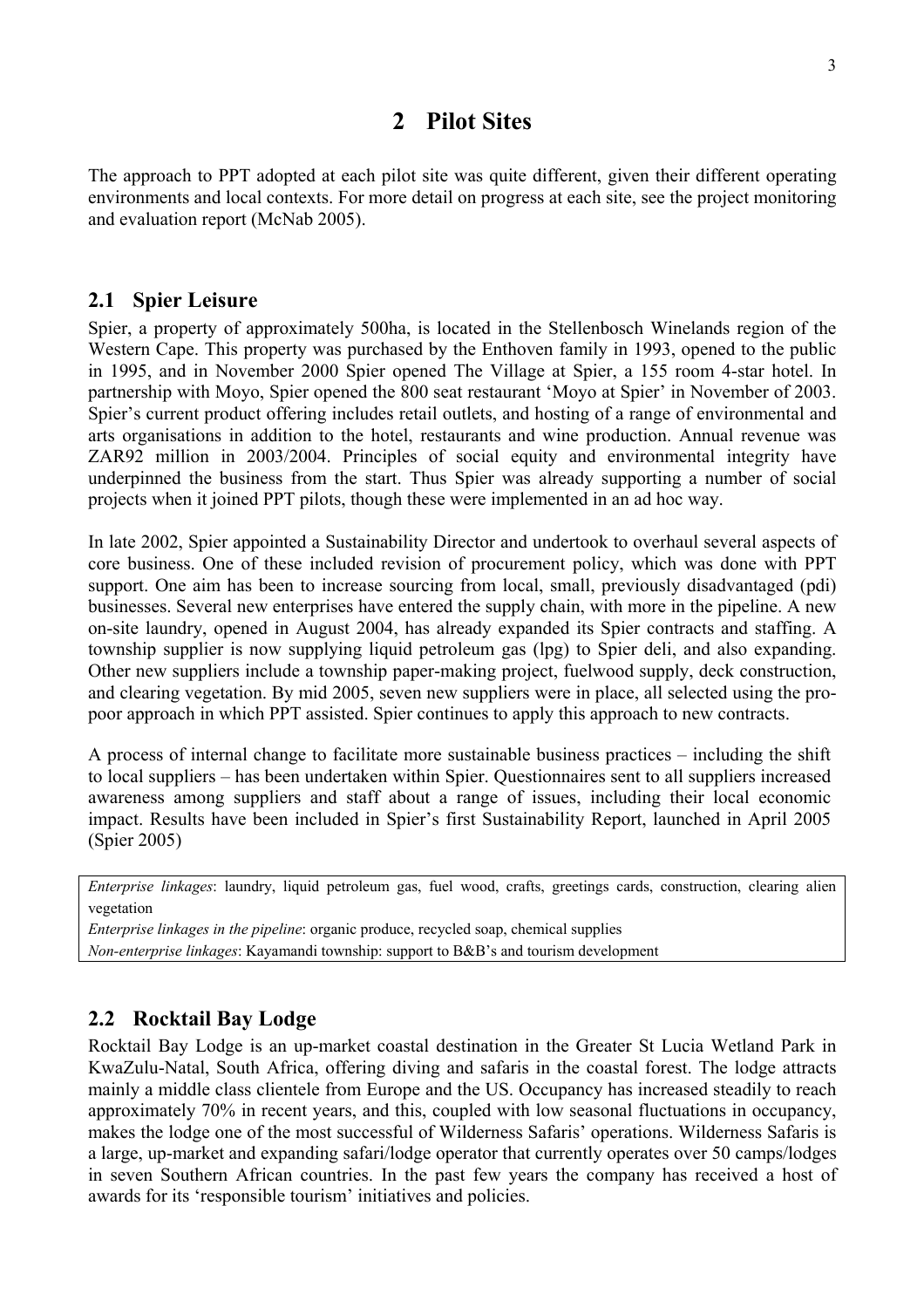Rocktail Bay lodge is co-owned by Wilderness, a commercial bank, the conservation agency, and the neighbouring Mqobela community. It is operated by Wilderness Safaris. The community owns a 14.5% share in the lodge owning company, and a 12.5% share in the lodge managing company. The Mqobela ward community, falling within the Tembe Tribal Authority, is comprised of 284 homesteads with a population of approximately 1,500. It is a remote rural area, on the edge of protected area, several hours drive from a major town. In addition to the equity share, a number of local linkages existed at the start of the Pilots project: a high proportion of staff came from the local community, and enterprise linkages included a local taxi operator to transport staff, a Policing Forum, and casual labour for routine maintenance work.

PPT facilitation at Rocktail Bay assisted WS in strengthening the existing partnership with Mqobela Community while helping to develop a new partnership with the Mpukane community around a new diving lodge at Mpukane, near Rocktail. Approval of the new lodge by government has been slow and the environmental impact assessment process is now underway, but meanwhile short term employment opportunities, such as clearing the airstrip, have been created. A new community tour for Rocktail Bay guests is going well.

Wilderness Safaris is currently launching a new brand which highlights its role in contributing to local people's lives. With the launch of this, PPT facilitation concluded with training for staff and community partners in destinations on putting partnerships into practice.

*Enterprise/employment linkages*: community tour, local contractors cutting airstrip, increased local security forum, new staff training, recruitment of Mpukane staff for new lodge, union involvement in wage negotiations and avoidance of retrenchments

*Enterprise linkages in the pipeline*: local child minders, furniture suppliers

*Non-financial linkages*: Strengthened partnership with Mqobela Trust, Mpukane Trust established and partnership with WS negotiated, support to Mqobela school, facilitation of Mqobela/ Mpukane boundary dispute

## **2.3 Sun City Resort**

Sun City South Africa is an internationally renowned casino and golf resort located next to Pilanesburg National Park in the North West Province, 160 km north-west of Johannesburg. It has four hotels from the 3-4 star Cabanas, to the 5 star 'Palace of the Lost City', offering a total of over 1,500 rooms, and attracting over 600,000 guests annually. Thus, Sun City and its visitors have massive marketing and purchasing power to contribute to the development of PPT linkages.

In 2002, the Corporate Social Investment (CSI) Director was already running a substantial CSI programme focused on education and health. With PPT input, Sun City increased its focus on enterprise development within its CSI programme. An existing survivalist glass-recycling enterprise, RECOPRO, has been upgraded with new equipment and skills so that it can supply personalised engraved glasses to Sun City and guests. Sun City has purchased the equipment and training. New RECOPRO members have also been trained to produce greetings cards from recycled paper with the aim of meeting Sun City's requirement for approximately 1000 cards per week in season. Sales of cards started in June 2005 at 500 a week. At the same time Sun City commissioned a scoping report to identify other potential suppliers in North West Province, and started a Development Forum with the local municipality to cooperate on local economic development.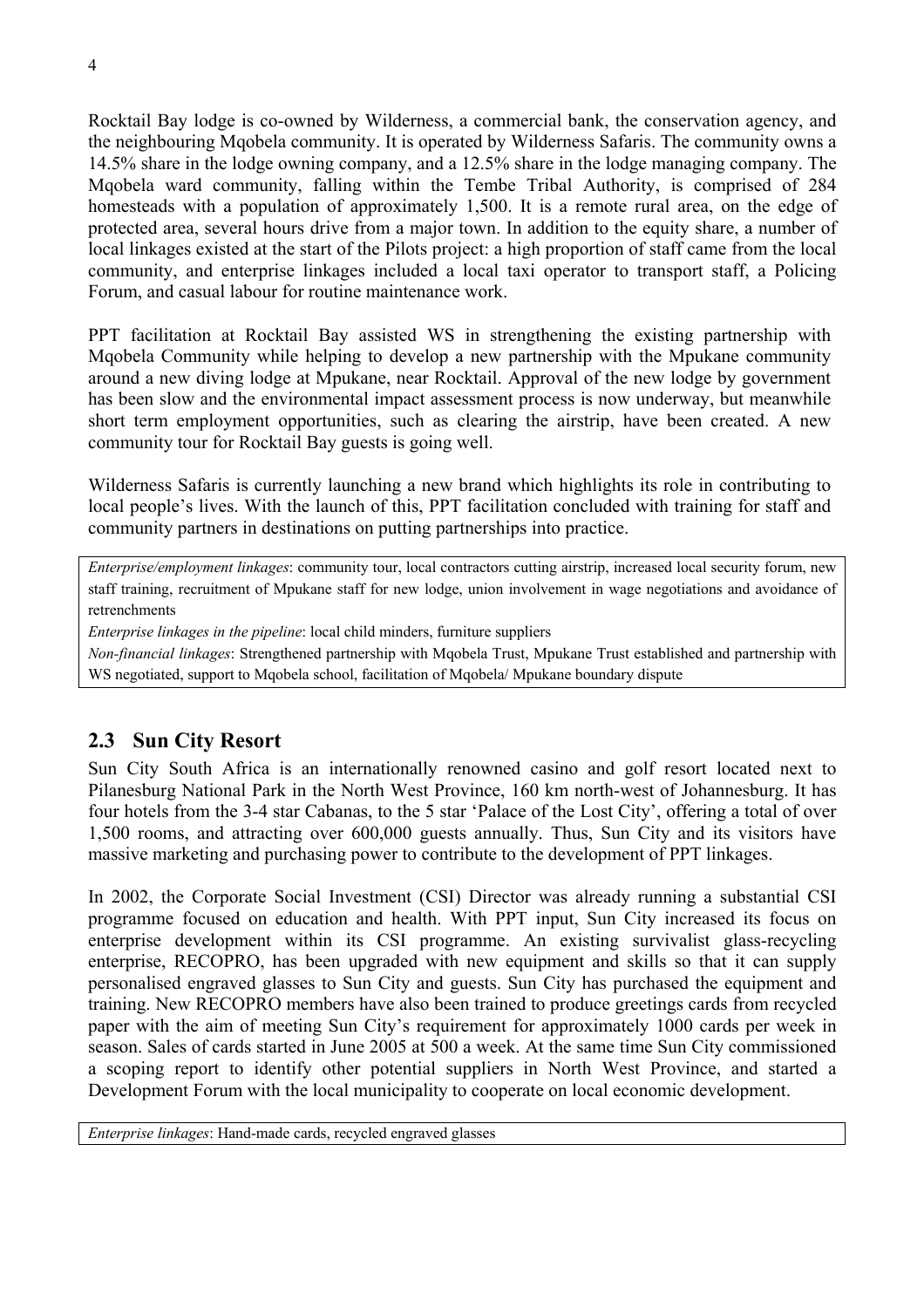#### **2.4 Southern Sun**

Southern Sun Hotels is one of the largest hotel groups in Africa, operating 80 hotels in seven African countries. The PPT partner site consisted of six hotels and the Sandton Convention Centre in the Sandton precinct of Johannesburg, the economic hub of Southern Africa. The 4- and 5-star InterContinental, Crown Plaza and Holiday Inn hotels, have a total room capacity of approximately 1,700 and thus provide the potential for a variety of linkage opportunities with their 'poor' neighbours. Southern Sun Hotels already has considerable interest and involvement in Black Economic Empowerment. In 2002, Southern Sun Hotels was seeking to broaden its transformation and CSR policy and strengthen its contribution to poverty alleviation. A key concern for the partner sites in Sandton was the creation of new or stronger links with its immediate neighbour, the Alexandra township (known as Alex).

Options for a township tour in Alex and a variety of township products, such as jazz evenings and festivals, were discussed with the Alexandra Chamber of Commerce (Alex Coc). Proposals such as recycling the hotel's soap and old linen through local small women's enterprises were also explored. This pilot stalled for various reasons. One is that the partnership between Southern Sun and Alex Chamber of Commerce did not flourish. Several meetings were held, but there were multiple institutional objectives , a lack of financial resources to help Alex CoC implement their agenda, and a lack of deliverables. When the key Director in Southern Sun left the company, there was no momentum built up to keep the projects going, and the pilot stalled. This is a good case study for the potential pitfalls when trying to develop linkages. It illustrates the critical need to establish a strong partnership at the start, and the risk of initiatives stalling if a key champion moves on.

*Enterprise linkages*: [Alexandra township tour stalled]

#### **2.5 Ker & Downey, Tanzania**

KER AND DOWNEY (K&D), Tanzania, operates in many rural areas of Tanzania. Working with PPT, it has been looking at how to restructure its range of community donations and interventions. Community relations and anti-poaching are handled through its separate charity, Friedkin Conservation Fund (FCF). Discussion has focused on developing natural resource management partnerships in which K&D camp managers and neighbouring communities strategically plan together. While this would benefit the company and community over the long term, there are few incentives for the company to shift from current partnerships to a long-term approach. PPT facilitation helped the FCF staff to plan for a more strategic approach, and opened up discussions at company level. But in order to secure greater impact at local level plus better recognition for the industry from government, there remains a need to increase their links with the community and to work on a convergence of private and community sector interests around more profitable use of the resource base.

*Non-financial linkages*: Consideration of revised community benefits approach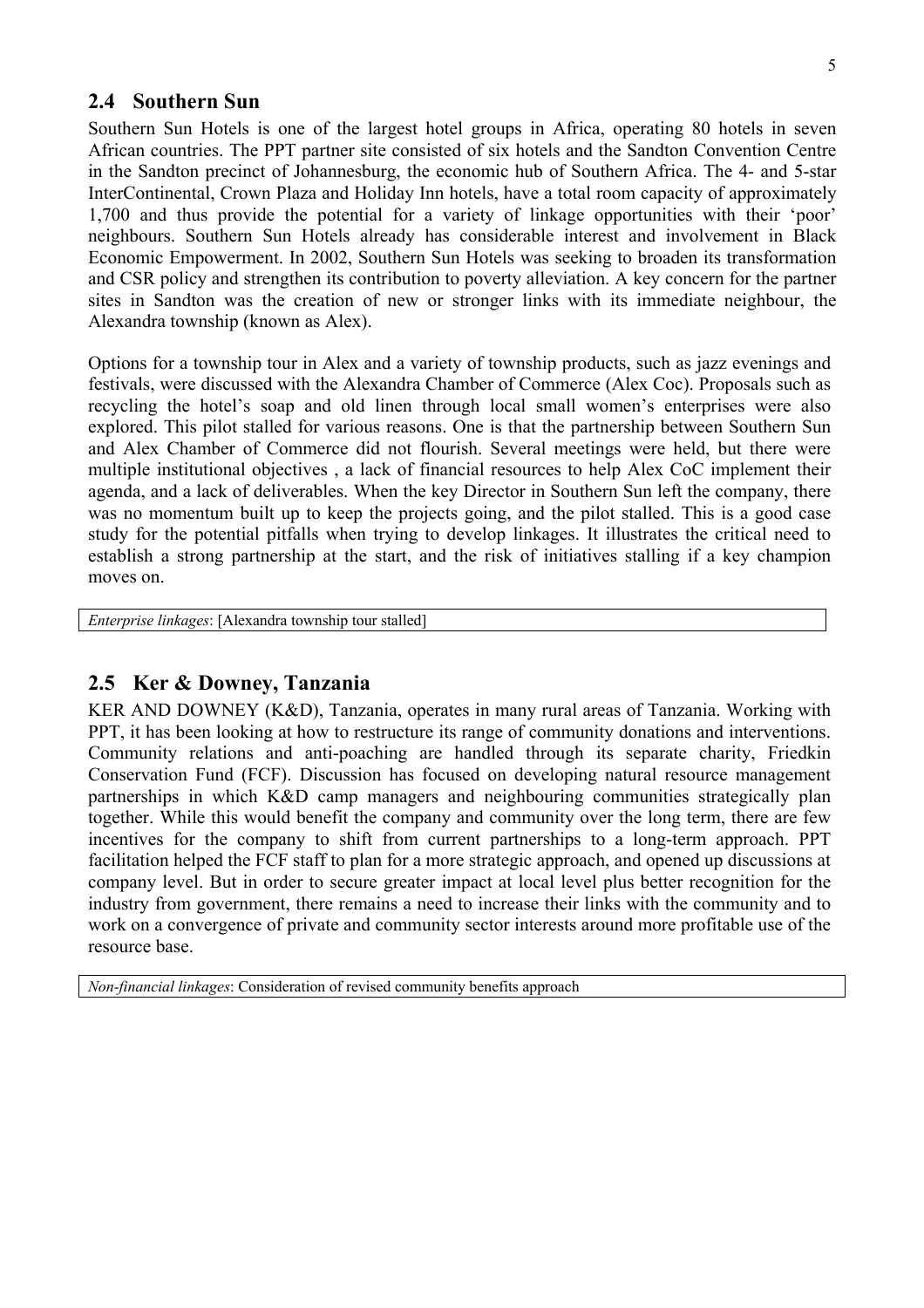## **3 Different Ways of Doing Business Differently: Local Linkage Options**

The local linkages implemented by Spier, Wilderness, and Sun City go well beyond conventional philanthropic donations - although donations of time, funds, or infrastructure can contribute to the linkage. They are ways to do business differently, so that commercial functions are fulfilled, and at the same time more local impact is achieved. For example, core services are procured, and local entrepreneurs get contracts. New products are developed for guests, and local dancers and chefs earn an income. A new lodge site is secured, and the community gets equity. These linkages do not only draw on company post-tax profits, but on *core competencies* and assets of the company – its procurement budget, volume of guests, need for new products or sites, and business expertise.

It is important to note that there are different types of linkage – focusing only on opening up the supply chain, or only on supporting community tourism enterprise, would be a mistake. Figure 1 outlines how different parts of the business operation can be linked to local entrepreneurs or partners. As can be seen, different pilot partners focused on different types of linkage. It is important to assess which type of linkage makes business sense, rather than just focus on the initially obvious. For example, Spier shifted focus from acting as a 'gateway' to local tourism businesses to opening up its supply chain, because this fitted better with strategic corporate objectives.



SMMEs = small, medium and micro enterprises.

Philanthropic donations can be substantial and directly targeted to current social needs. Compared to philanthropic approaches, these business linkages generate a smaller immediate injection of cash to local communities. But over time the potential for economic development is high. For example, Spier Leisure's total procurement in 2004 was ZAR 75 million. For historical reasons, black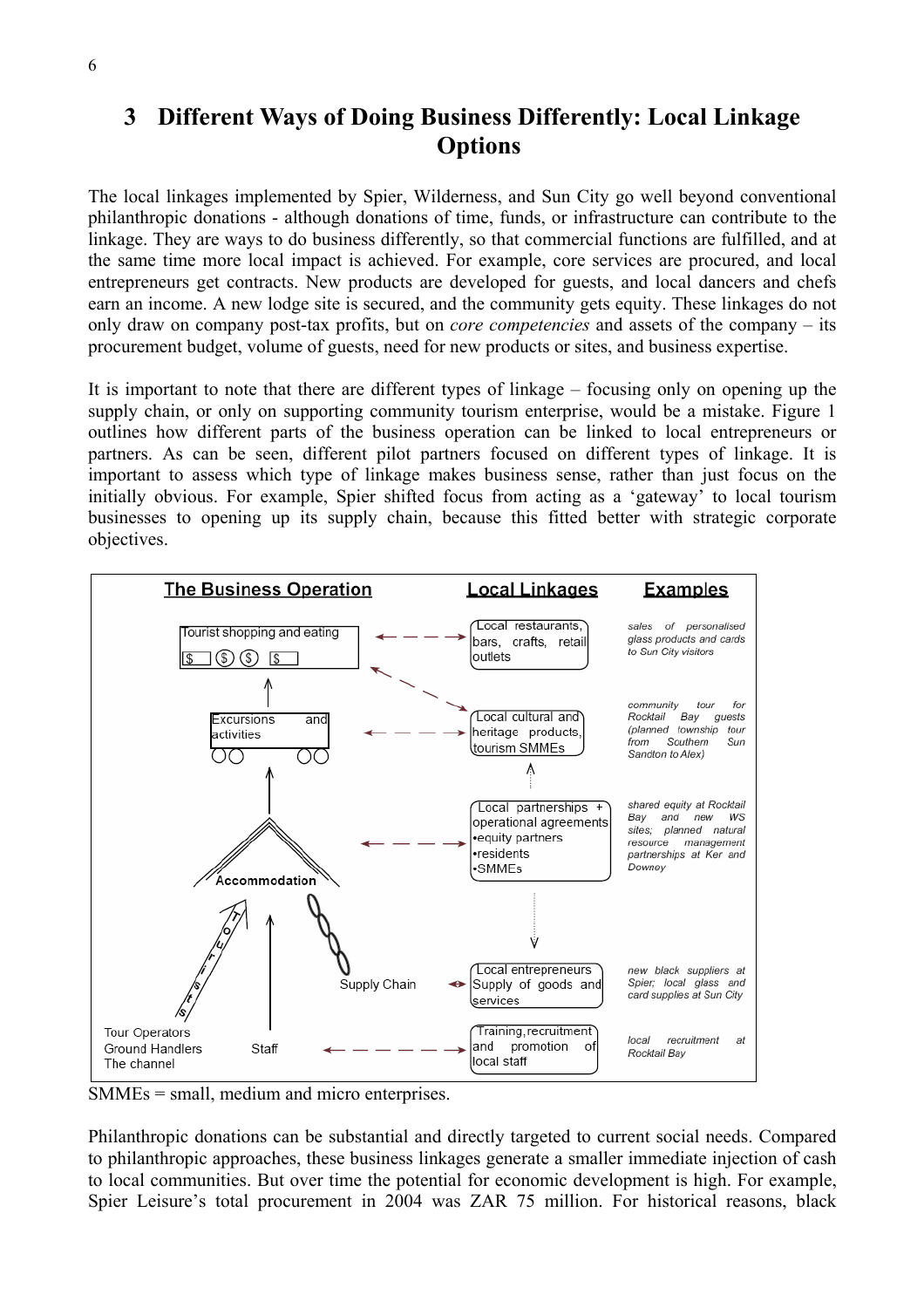suppliers account for a fraction of that. Spier's management would like to shift 10% of procurement to local small and black suppliers. Such an injection into the local economy of R7.5 million would simply in cash flow terms – far outweigh their philanthropic spend on a wide array of initiatives, and would be a cash injection equivalent to a 50% increase in the local wage bill.

One of the impacts of PPT facilitation has been to encourage company management to think along these lines, and to embrace the idea of doing business differently. For example, at Sun City, where implementation on the ground has been slow, there is nevertheless notable progress in getting the linkage approach onto the corporate agenda.

The linkages encouraged by PPT Pilots are all *local*, as the aim is to develop links with poorer neighbours, not just with black companies per se. Local may be defined in terms of kilometres (10, 20,… depending on location), though in practice the linkages facilitated were generally within a few kilometres of the site. The partners are also relatively poor, being mainly micro-enterprises and local residents.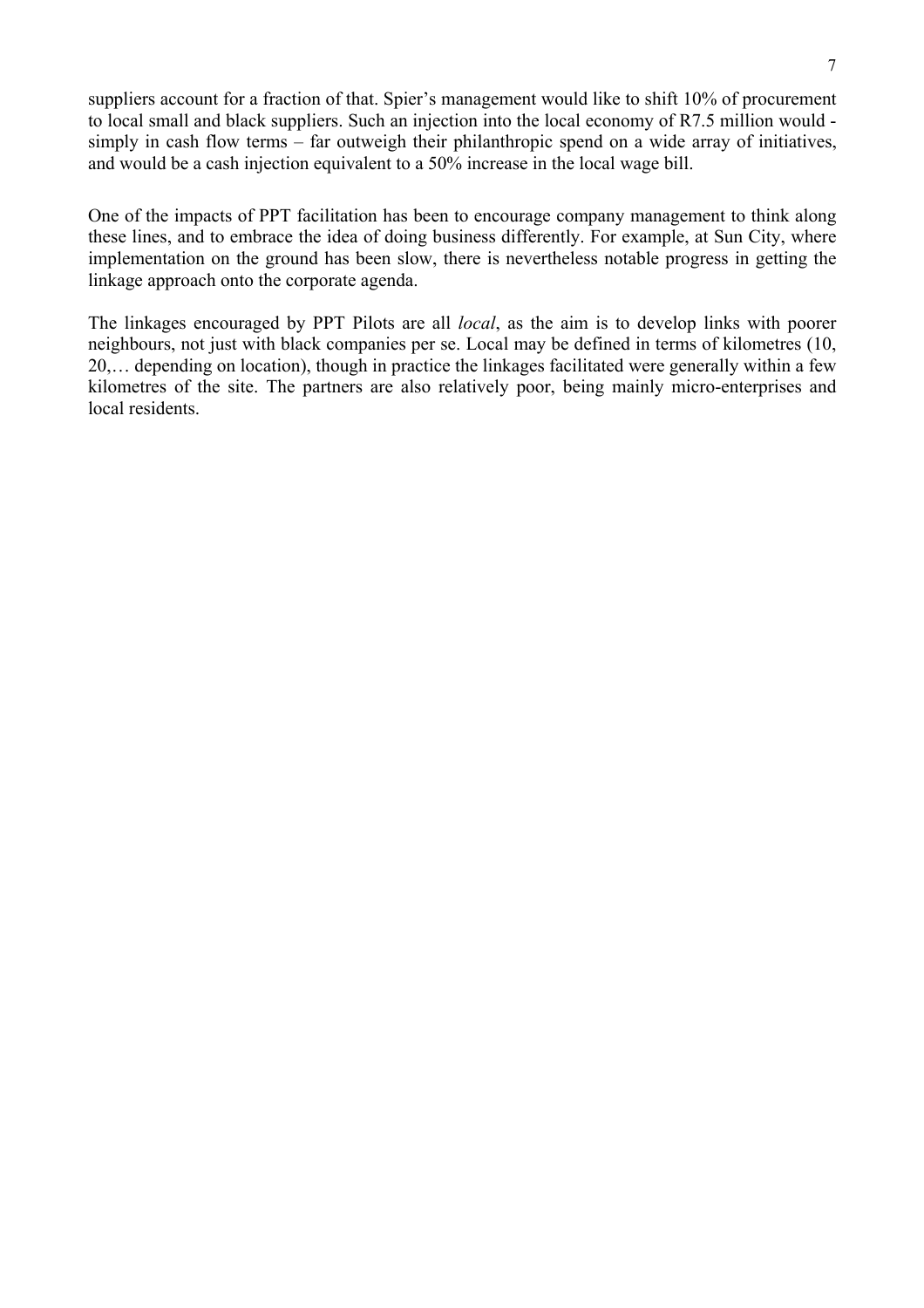## **4 What Does it Mean for the Company?**

### **4.1 Project impacts within the companies**

The aim of PPT Pilots was to assist companies to do business differently by providing on-site facilitation. The direct impact of the project was on the companies, in two ways:

- Changes in company approach, strategy or plans how managers think.
- Progress in actual implementation of linkages what they do.<sup>3</sup>

At Spier, change in management approach was already happening, but PPT input made considerable impact on implementing supply chain reform, and developing a PPT procurement approach that can now be continued. At Wilderness Safaris, the corporate approach to partnerships was already evolving. PPT input helped to develop it at this time of expansion and negotiation, increase the synergy between approaches at head office and lodge management level, and make considerable progress on the ground in liaison with community trusts. At Sun City, PPT input achieved most in pushing local linkages onto the agenda, raising their profile, and building commitment. Implementation of linkages during the lifetime of the project was slow, and done mainly by Sun City. But the influence of the approach on Sun City's action continues, with the company now investigating procurement options in North West province and participating in a Development Forum. At Southern Sun, initial progress was made both within the company and in discussing linkages with partners, but this never got as far as changing practice within Southern Sun. At Ker and Downey, PPT input helped to focus discussion around a more strategic approach to community benefit. This was readily adopted by staff in the affiliated charity, but not yet embraced by the commercial directors.

At all sites, particularly Sun City and Ker and Downey, simply pushing local linkages up the corporate agenda is an achievement, given the competing priorities of executives. This process can be drawn out over 2 years, but then influence company behaviour for years ahead. Thus increased awareness of PPT linkage options is an important impact in its own right.

Although in theory changes in company thinking precede changes in company practice, in fact practical progress helped to reinforce changes in policy. At Spier, facilitation of new laundry supply *on the ground* was able to reinforce management commitment and hence the rate at which other new supply initiatives were brought on stream. At Sun City, practical development of the new card and glass suppliers helps build commitment to a wider local procurement initiative.

## **4.2 How to implement linkages? Strategies and challenges**

Doing business differently and developing local business linkages is not easy. The experience of the PPT Pilots demonstrates ten key challenges and concomitant tips, for implementation.

1. A **champion** who drives the process is essential, as is top management leadership. Pro-poor approaches will always be just one of many actions on a company's agenda, and unless there is a champion they are likely to remain on the 'to do' list. At Wilderness Safaris, Spier, and Sun City, there have been champions in different senior positions – CEO, owner,

 $3$  See McNab (2005) for more detail on impacts at each site.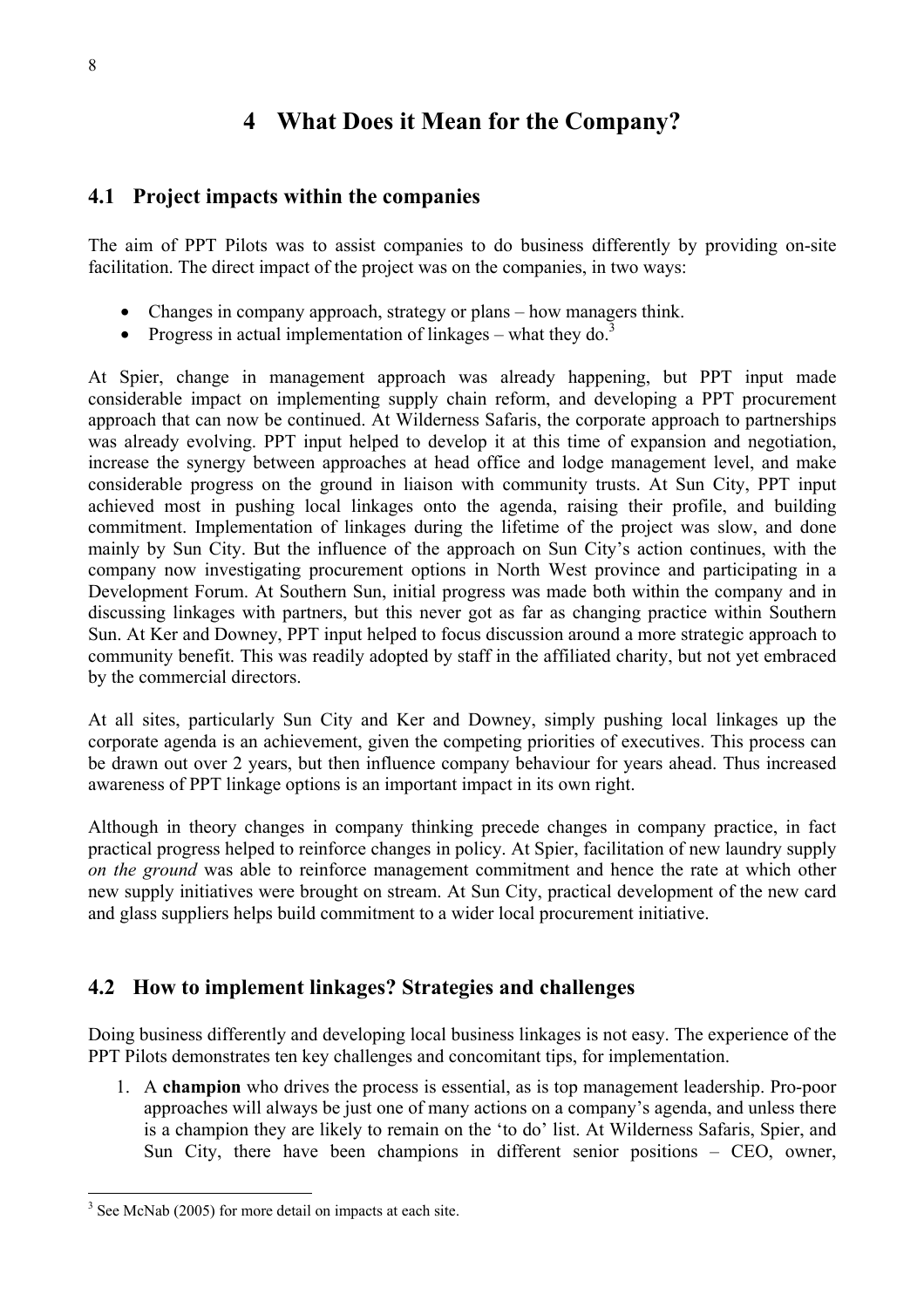Sustainability Director, Corporate Affairs Director – but all have been essential. At Ker and Downey, the champion role is in a separate charitable Trust (Friedkin Conservation Trust), which makes it harder to influence corporate strategies.

2. Considerable amount of **time input** is needed, and therefore so is a staff member or facilitator who can do this. This person who does the legwork of implementing new procedures may well be a different person to the 'champion.' Indeed at Sun City, the lack of time available for the CSI Director (who also has other management roles) was a constraint, which Sun City recognised when they appointed a full time CSI assistant in January 2005. At Spier and Rocktail Bay, the geographic presence and more intensive facilitation from PPT Pilots has meant that much has been achieved that company staff on their own would not have been able to achieve.

For example at Spier, the SD Director commented: '*The physical presence of Gareth Haysom – an individual able to commit the necessary time and in possession of the appropriate skills – enabled progress to be made much more quickly than would otherwise have been the case. Moreover, Gareth came for free. Spier did not need the PPT philosophy, they shared the values already and would have implemented without PPT assistance. But having Gareth enabled progress at a much quicker rate because staff lacked the skills or were unable to input the time required.'* 

3. Beyond the champion, wider **buy-in across staff and management** is needed. While the champion can catalyse a process, s/he will have to engage other key operational staff (chefs, the Buyer, or Guest Relations Officers) to succeed in changing business practice. Stimulating interest or support among staff is a first step, but full implementation may require changes in job functions, expectations of staff, and Key Performance Indicators. This means moving away from assessing only financial performance.

For example, at Rocktail Bay, there was initially some mis-match in expectations of community partnerships between executives in Johannesburg and the lodge manager. When a new management couple came, the increased pace and confidence with which linkages were addresses was noticeable. Resistance from some staff was encountered at Spier. . It proved important to work hard with those staff whose day to day job was changed by adoption of local suppliers. Spier have established new performance indicators to ensure that each department reports on its progress in achieving a range of non-financial indicators. At Sun City, various staff will be involved in bringing cards and glasses into the supply chain: these include, Guest Relations Officers who put the engraved glasses in VIP rooms, hotel managers' secretaries who manage the greetings cards, concessionaires running bars who supply empty bottles for recycling, and the accounts department who will need to handle invoices from the new SMME. Success will depend on staff in each part of the business knowing and adopting their role.

4. **Learn by doing***:* get practical and get going, and adapt from there. Garnering support from others in the company and community is only likely once they can see practical results.

At Sun City, the success of Thula Baba babysitting and of a hydroponics project supplying lettuces to the resort already demonstrated how local linkages might work. Implementation of linkages with RECOPRO in turn has demonstrated how to expand the approach, and thus paved the way for management commitment to wider initiatives.

5. The process is not just about changing company practice, but also **changing attitudes** to communities and local entrepreneurs. This is particularly so where history has led to deeply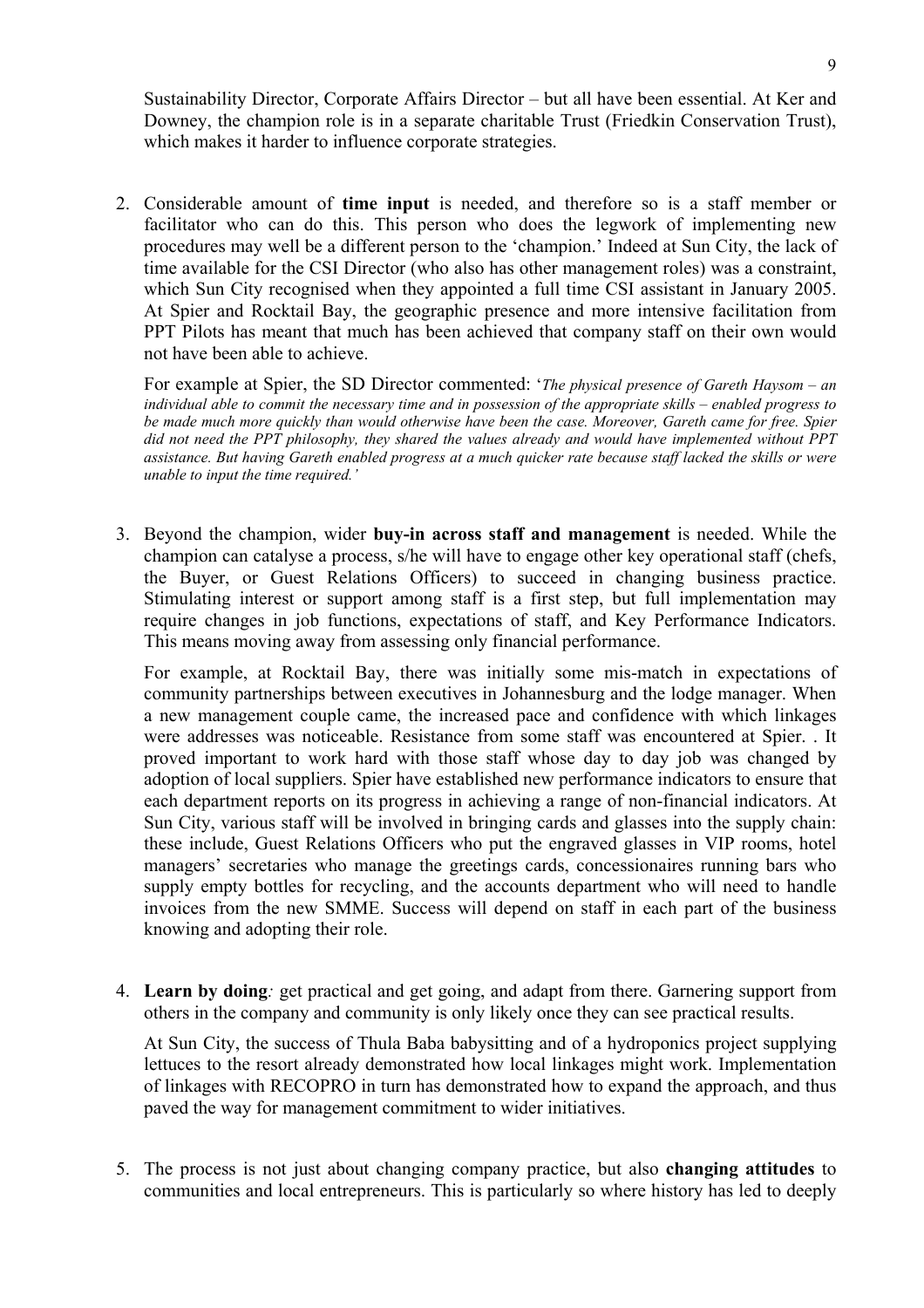entrenched paternalistic approaches to communities, or to assumptions that local entrepreneurs cannot deliver reliably on the part of Buyers and Chefs.

At Klein Begin laundry at Spier, one of the two washing machines broke down in the first month. It seemed that this accident might go to confirm attitudes of the sceptics, that when things go wrong, new suppliers are too risky. In fact, the owner Bernie Samuels, used a variety of equipment and contacts to ensure the napkins were delivered clean the next day. This helped to change attitudes and show that he was a supplier who could be relied on.

6. A **slow pace** must be accepted, and **expectations managed** – without dampening enthusiasm. Change is likely to be incremental – one thing leads to another.

Wilderness Safaris' regional manager for Maputaland, Patrick Boddam-Whetham, states that managing community expectations has been one of the greatest challenges of their partnership approach in the region (pers comm. Sept 2004). If the community expects great benefits soon, the frustration that is later encountered can undermine the linkages.

7. Finding the **right partners in the community** is key. It is also often a difficult first step.

In the Southern Sun PPT Pilot, the plan was to set up a partnership between Southern Sun and the Alexandra Chamber of Commerce. A few meetings were held by PPT facilitators, and further work done with partners between meetings. But it never reached the stage where a partnership between the two was developing independently and sustainably.

8. Combine a **mentoring** relationship with local partners, with commercial realism and quality standards.

A critical factor in the success of the Klein Begin laundry is that the relationship with Spier involved considerable mentoring, but with no deviation from strict quality standards and commercial contracts. A tender process was followed, and after this a detailed Service level Agreement drawn up (www.pptpilot.org.za/papers/SpierSLA.pdf) detailing the quality standards to be achieved. At the same time the PPT facilitator gave advice to the owner, both during the compilation of the SLA, and afterwards as the initial problems in running the business needed to be smoothed out. For example, he identified a commercial cleaning company to give advise on removing black paint spots, and helped liaise with the staff at Moyo, to ensure that communication about workloads and use of lockable baskets to hold dirty napkins overnight, would enable the laundry business to be run more efficiently.

Similarly at Wilderness Safaris, the company are well aware of the need to encourage local entrepreneurs, while not exposing the core business to excessive risk. The new community tour, for example, started as an option on the blackboard, before becoming a core part of the itinerary. In the words of the CEO, explaining the level of risk that is tolerable from local partnerships: *'If the result is bad tomatoes, it's not a problem. If the result is unqualified boatmen, it's not possible.'*

Mentoring can be provided by outsiders (government, NGOs or companies) and it can be in the corporate interests to source and purchase mentoring for its new suppliers – as Spier is doing for the new vegetation clearing contract. Mentoring can greatly strengthen the capacity of the new supplier to meet quality and reliability standards. It can – and should – also help the supplier to enter into new markets, whether this is serving other tourism businesses, a domestic market, or export sales. Given the seasonality and risk within tourism, it is important to help new suppliers secure other clients if their businesses are to thrive.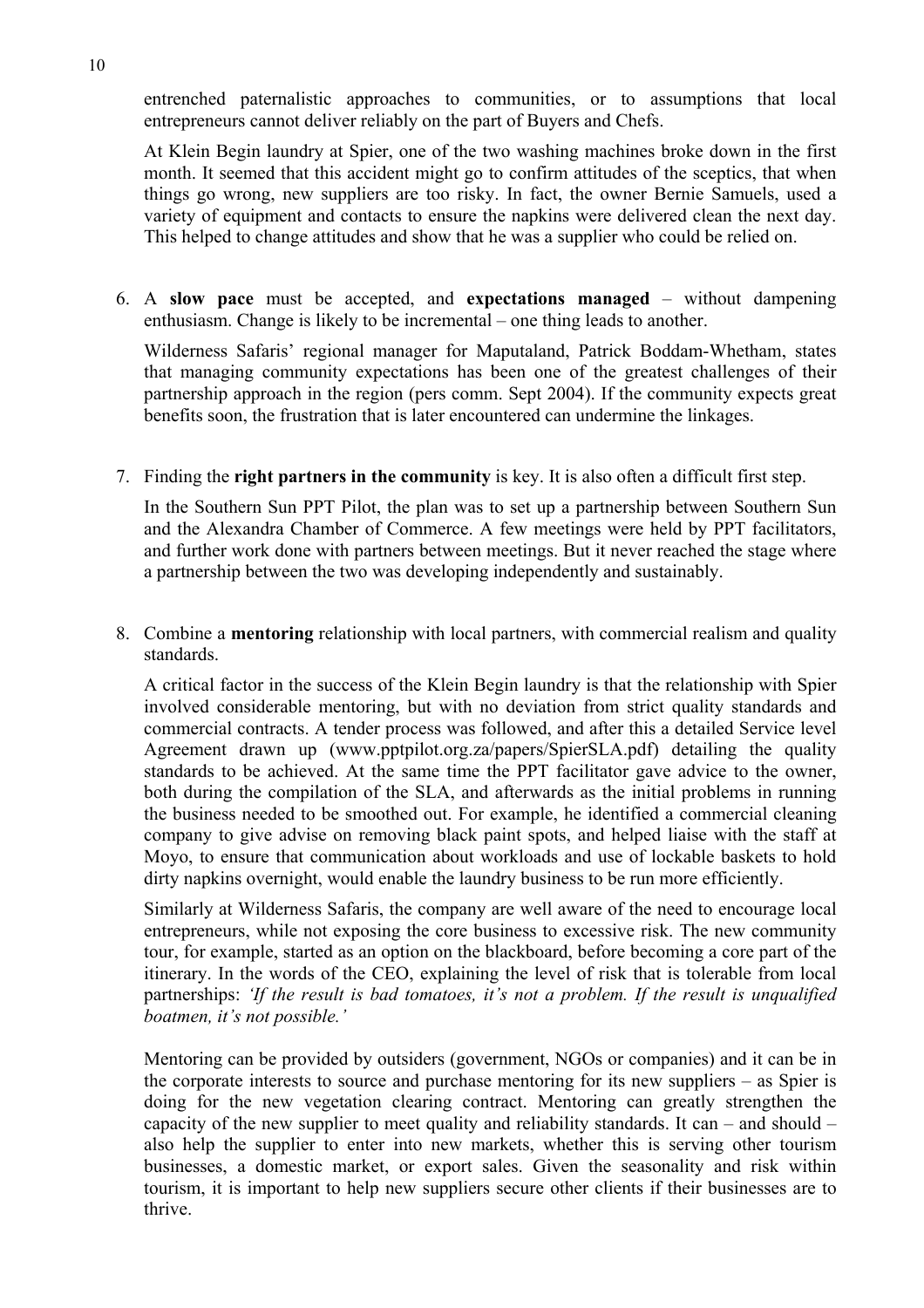9. Success lies in finding local linkages that help address current drivers of change in the company and **complement core business concerns**. There is no point investing in linkages that conflict with core business. Where linkages are risky, they should be pursued as an addon at first. Local linkages should fit into bigger strategic objectives – whether these are to build local social licence to operate, to revamp the brand, to win new concessions, broaden out and improve BEE performance or diversify the guest product.

For WS the partnerships have made business sense because they help consolidate access to lodge sites in conservation areas, and they have become part of the distinctive Wilderness brand in the region. At Sun City, the new local suppliers fit with CSI goals to include enterprise support and increase recycling, and with commercial objectives of responding to the growing interest of business and international customers concerning social performance of the business. For Spier, the shift to local suppliers is an integral part of achieving priority strategic sustainability goals.

10. **Partnership with others** will be needed. Bring in expertise from others, whether it is in community development, small business support, or technical aspects of production such as cleaning or recycling. This can be highly productive, but also challenging if it involves new ways of working.

The glass recycling at RECOPRO is done with equipment and training from a recycled glass company. The recycled cards were initially made with paper, technology and training from an NGO that makes recycled paper, however, the partnership between the NGO and Sun City did not continue and Sun City then provided RECOPRO with training to make their own recycled paper.

These are just ten of the tips learnt from the pilot sites. A great many more tips are covered in the 'How To…?' Series, which comprises four briefs on different types of linkages, each containing a dozen tips and detailed practical advice.<sup>4</sup>

## **4.3 Why implement linkages? Business benefits**

Experience of the PPT Pilots and other companies suggests that there isn't a single 'business case' for a PPT approach to business, but several business cases, the relevance of which will vary by setting.

- 1. **'Social licence to operate.**' It is not just the legal or official licences that matter, but also acceptance of a company's legitimacy amongst local institutions that matters. Partnerships create local support for Wilderness Safaris in the rural area around Rocktail Bay, which is very important when it comes to guest safety, dealing with Government, and developing new products.
- 2. **Enhanced brand.** Spier has been able to acquire Fair Trade in Tourism accreditation which builds the brand and enables an entirely different level of exposure. The success of Wilderness Safaris' partnership lodges and the enthusiasm of guests for the partnership approach is reflected in the incorporation of partnerships into a new brand being launched in 2005. This emphasises how Wilderness holidays change lives – not just of guests but of communities.

<sup>&</sup>lt;sup>4</sup> Ashley et al 2005. See http://www.pptpilot.org.za/IFC\_tooltips.htm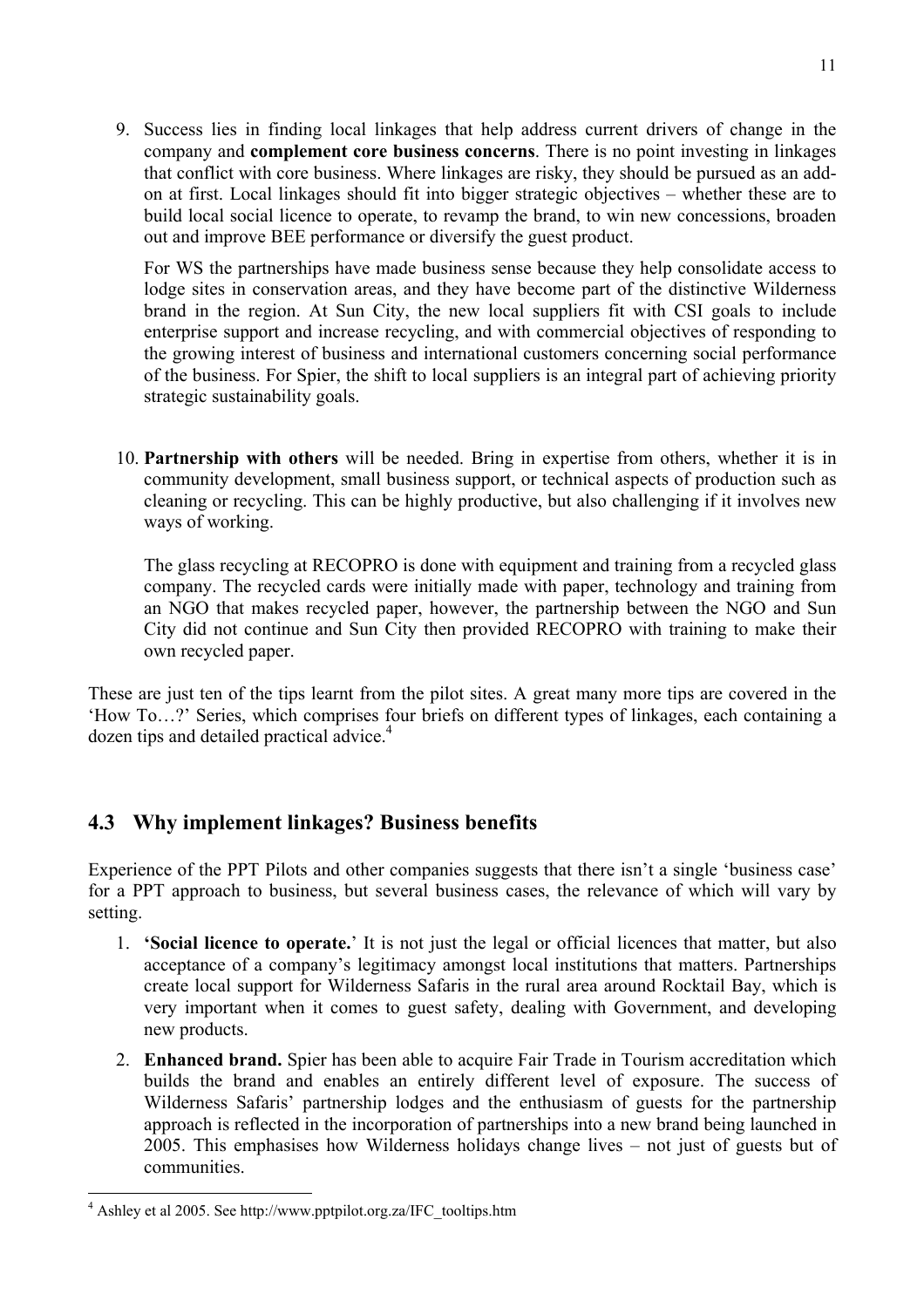- 3. **Diversification of products for guests.** Rocktail Bay guests now enjoy a community tour as a regular part of the itinerary. Southern Sun was aiming to provide jazz evenings and shebeen visits for their clients.
- 4. **Government procurement, preferred partner, recognition**. For Spier, recognition from local government is important and evident. Spier is used as a case study by government, has access to decision-makers that enables it to present Spier's view of local developments, and new initiatives proposed by Spier have found a receptive audience. For Wilderness Safaris, their record in community partnerships has helped in winning bids for new sites within Public Private Partnerships.
- 5. **Awards, publicity and marketing.** Wilderness' community partnerships often feature in media coverage, and one of their Namibian partnership lodges, Damaraland Camp, recently won a WTTC Tourism for Tomorrow award. Spier estimates that acquiring Fair Trade in Tourism certification led to over 52 mentions in print, between October 2003 and end 2004. The value of this coverage for 2004 was over R300,000.
- 6. **Cost Saving.** Local supplies may not always save costs, particularly if procurement is done via negotiated discounts with bulk suppliers. But in some cases cost savings can be considerable, particularly for services. Klein Begin laundry has saved Spier over R200,000 in laundry costs. Spier recently agreed a contract for clearing alien vegetation with a local black entrepreneur. Even after adding in Spier's costs for paying for mentoring from a professional company, the contract was still significantly cheaper than the next alternative.
- 7. **Staff morale**. Staff morale can be enhanced through local linkages. At Sun City staff are kept informed of CSI activities and given opportunities to participate directly at times. Staff morale boosts customer service. Developing linkages can complement broader changes in corporate governance, by identifying wider needs for staff training, or revision of procedures relating to procurement, contractor payments, or internal communication.
- 8. **Access to responsible financing**. It is no coincidence that both Spier and Wilderness have a strong relationship with the international development bank, International Finance Corporation. IFC emphasises responsible business in their investments. The investment in Spier and discussions with Wilderness predate and are separate from the Pilots project, but illustrate that responsible business behaviour can help attract international sources of finance.

#### **Trading off costs and benefits?**

Overall, costs and benefits vary in each situation, but it seems that the long-term gains can be considerable, but so can the short term challenge of implementation. Thus the question is whether companies are willing and able to invest sufficiently in the immediate costs ('get over the hump') in order to realise the long term gains to the local economy and their business.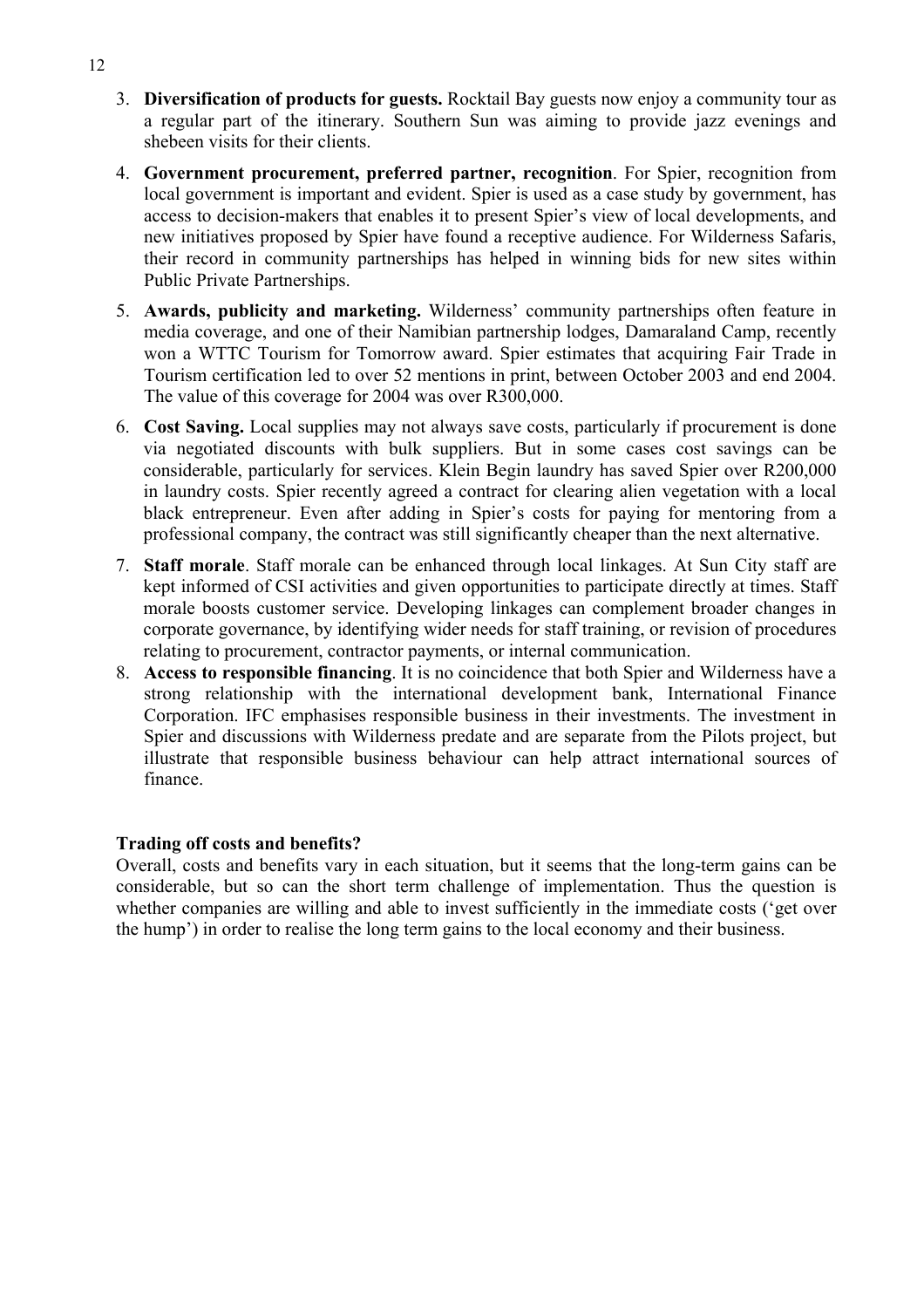## **5 What Does it Mean for the Local Economy?**

#### **5.1 Impacts to date at the local level**

*Warning!* This report does not assess the total impacts of the tourism businesses on the local economy. It is only looking at the *incremental impact created by new linkages* that result from doing business differently and in which PPT facilitation played a part. Only direct local impacts are identified – whether these are financial flows or other impacts felt directly by local people involved in the linkages. Induced (or second round) effects due to these people spending their money or operating differently locally are not considered. Local impacts resulting from a knock-on effect on behaviour of others – such as tourists' expenditure on curios or local charity – are also not considered. The degree to which a linkage can be attributed to PPT Pilots is not explored: in all situations a number of causal factors interact. Thus this section addresses the question: what direct local impacts are derived from the linkages being implemented by pilot partners and to which PPT Pilots contributed?

The different types of local impacts from a company implementing new local linkages can be broadly divided into:

- Net financial benefits to date: wages, new jobs, enterprise earnings
- Non-cash benefits access to expertise, markets, skills, contacts
- Pipeline and potential impacts from on-going implementation of the linkage approach.

*Cash* earned to date due to new linkages at the pilots sites<sup>5</sup> is fairly low, given that new suppliers are only just – or yet to be – up and running. The largest cash flows are to Spier's new suppliers, where total contract value to date is R 562,000 (approx GB£50,000) to eight enterprises so far. The annual value of on-gong contracts is similar at R589,000 with others to be contracted as needed. The enterprises are owned by survivalist or micro (though skilled) entrepreneurs, and employ unskilled staff, most of whom were previously unemployed. For example, the laundry, following two expansions, has created 6 new full-time and 4 new part-time jobs (all staff were previously unemployed and all but one are women) plus the owners', and did not displace any jobs at the previously contracted established laundry (see Table 1).

 $<sup>5</sup>$  The wide range of other local cash flows, particularly wages to existing local staff, are not taken into account here.</sup>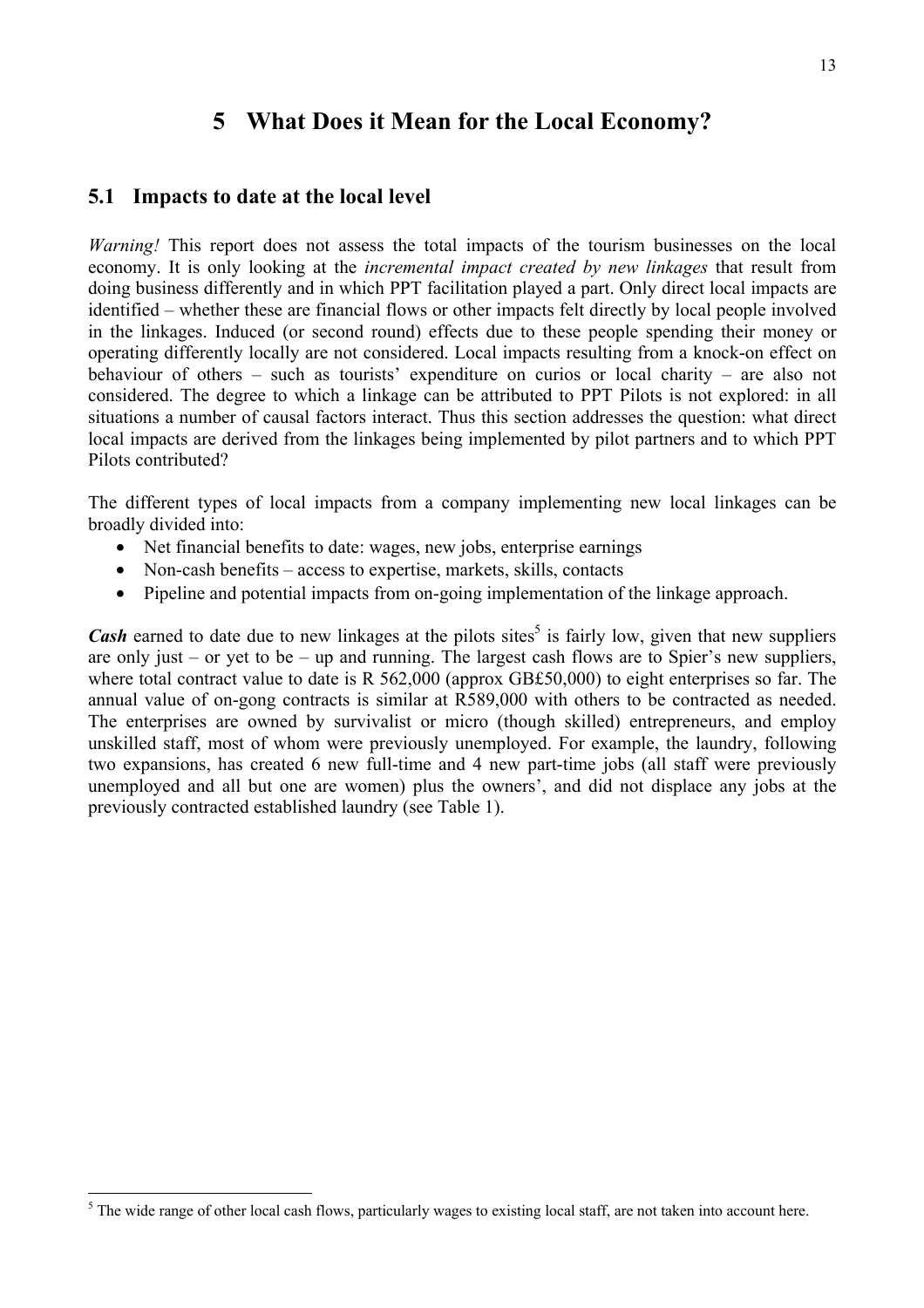| <b>Product and supplier</b>                 | Contract value <sup>6</sup> , ZAR |                        | <b>Job</b> creation |                |                             | <b>Sustained</b> |
|---------------------------------------------|-----------------------------------|------------------------|---------------------|----------------|-----------------------------|------------------|
|                                             | Up to Aug<br>05                   | On-going<br>value p.a. | <b>New</b><br>jobs  | Ofwh<br>women  | Of wh prev'ly<br>unemployed | jobs             |
| Laundry: Klein Begin laundry                | 148,980                           | 270,000                | 11                  | 9              | 10                          | None $lost'$     |
| Lpg gas: Harare Energy<br>Centre            | 57,000                            | 114,000                | $\theta$            |                |                             | 3                |
| Cards: Siyazama<br>Papermaking              | 2,000                             | As needed              | $\theta$            |                |                             | 8                |
| Deck construction: Appolus<br>Construction  | 120,000                           | As needed              | $4*$                |                |                             | 3                |
| Building work: Pillay<br>Construction       | 190,000                           | As needed              | $7*$                | $\overline{2}$ |                             |                  |
| Fuel wood: Alfred Antony                    | 10,000                            | 25,000                 | $2*$                |                | 2                           |                  |
| Clearing alien vegetation:<br>Alfred Antony | 35,000                            | 180,000                | 9                   |                | 8                           |                  |
|                                             |                                   |                        |                     |                |                             |                  |
| Total                                       | 562,000                           | 589,000                | 33                  | 12             | 20                          | 14               |

**Table 1: Spier's new procurement from small black and local suppliers, August 04-August 05**.

\* temporary jobs, only for the duration of the contract.

New contracts and jobs have also been created at Rocktail Bay and Sun City, such that in total, new linkages during the period of PPT facilitation have created 69 new jobs, of which 38 are regular and 31 are contract jobs. At Rocktail Bay, the most tangible impacts should be over 30 new jobs and community equity shares in Manzangwenya lodge. Although the partnership and recruitment have been agreed between WS and the community, delays in agreement with Government have meant that WS and the PPT facilitators have meanwhile focused on creating other multiple shorter term contracts and strengthening the basic partnership.

Less tangible benefits take many forms. Firstly, there are the non-cash benefits to new contractors. For them, the value of linkages goes well beyond the Rand received. They gain information, ideas, and skills from the company, access to new expertise or markets, and they themselves gain enhanced reputation and hence marketability by virtue of their supply contract. The small enterprise at Sun City, RECOPRO, had earnt little regular income from selling cards and glasses to Sun City by June 05, but the owner-members were reporting report on their new confidence, skills and expectations for the future. At Rocktail Bay, the use of local contractors for the widening the airstrip was highly significant for local people because it was the first time that they – rather than outside contractors - had taken on such work. To secure this local leaders attended at least 18 meetings with Forestry officials. The owner of Harare Energy Centre gained profile from his Spier contract, and was then asked to become the Black Economic Empowerment partner of another larger company. These type of benefits are important to enable new suppliers to make 'outward linkages' (Warner 2002) to gain other contracts in the market and expand their business.

Non-cash benefits are critical for many local partners who are not suppliers. At Wilderness Safaris, PPT facilitation has helped with unionization, which in turn led to wage negotiations that avoided redundancies. The community Trust at Mqobela has been strengthened, and that at Mpukane has been helped to get going so it can partner Wilderness Safaris at their new Manzangwenya site and create a new partnership lodge.

<sup>6</sup> Rounded to the nearest thousand.

 $<sup>7</sup>$  No jobs were lost at the previously contracted laundy.</sup>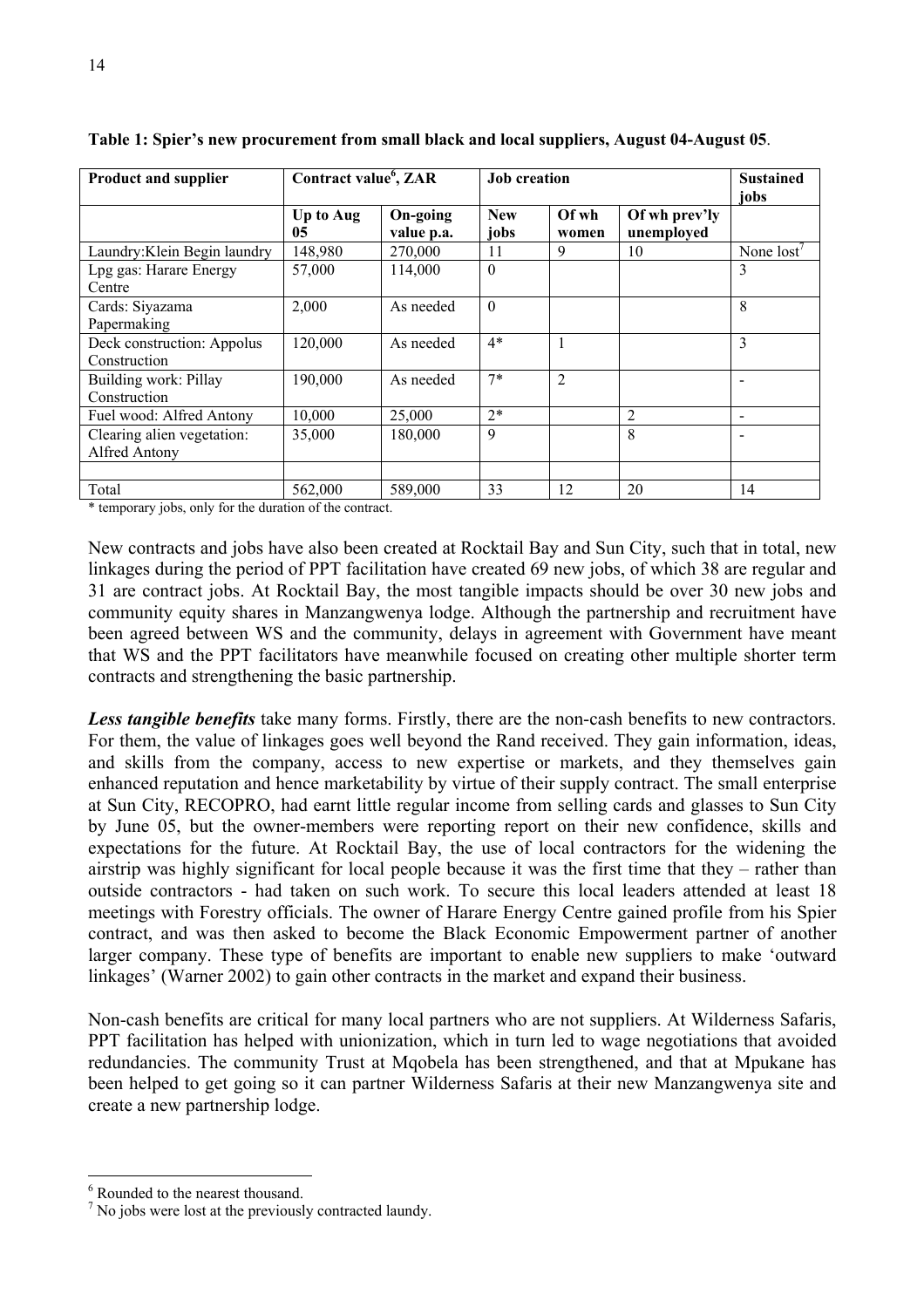*Pipeline benefits* stem from continued implementation of the linkages approach by the company, both with existing local partners and with others. Specifically:

- -Completion of the partnership lodge with the Mpukane community will create employment for 30 local staff, and could generate around  $R700,000$  per year in local wages.<sup>8</sup>
- -On-going implementation of the pro-poor approach to procurement by Spier as part of its strategic shift of its supply chain. If 10% of procurement can be shifted to small, black and local suppliers, this would be roughly R7.5 million per year in contracts.
- A shift to local sourcing from across North West Province by Sun City, drawing on the approach used with RECOPRO.

Thus the local impacts to be realised from continued and expanded implementation of linkages by the Pilot partners far outweighs the current impacts. Progress to date can be seen as just first steps in rolling out a new way of doing business.

The range of impacts of new linkages at Wilderness, Sun City and Spier are summarised in Table 2.

<sup>&</sup>lt;sup>8</sup> Based on 2004 data for Rocktail Bay for permanent staff and casual labour.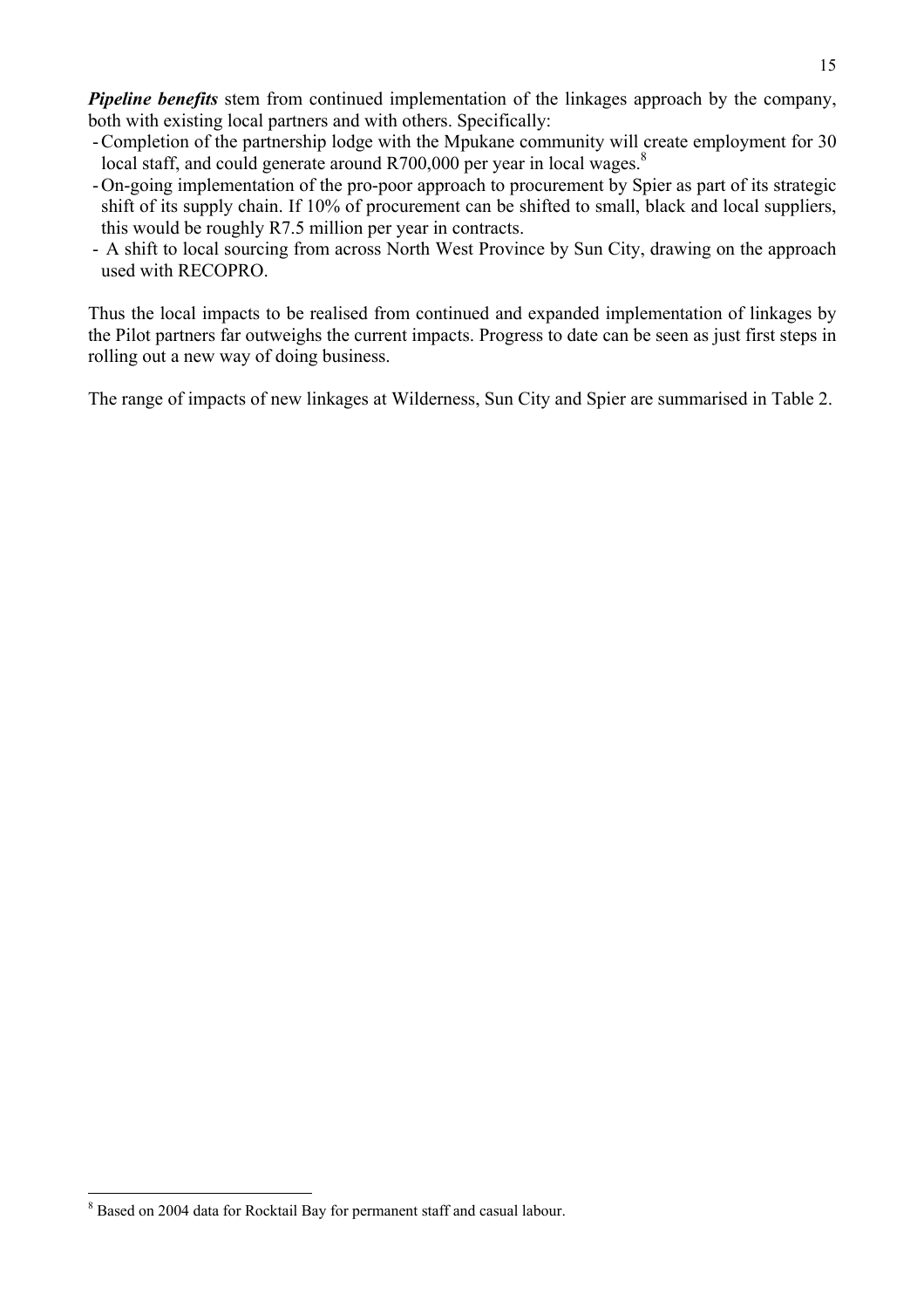| <b>Linkages</b>                                    | Key community impact                                                                                                                                                  | Key company / other impact                                                                                       |  |
|----------------------------------------------------|-----------------------------------------------------------------------------------------------------------------------------------------------------------------------|------------------------------------------------------------------------------------------------------------------|--|
| <b>WS ROCKTAIL BAY</b>                             |                                                                                                                                                                       |                                                                                                                  |  |
| Local enterprise / contract                        |                                                                                                                                                                       |                                                                                                                  |  |
| <b>Airstrip Clearing</b>                           | 16 temp jobs created                                                                                                                                                  | Improved customer access                                                                                         |  |
| Airport security                                   | job created                                                                                                                                                           | Protection of infrastructure                                                                                     |  |
| <b>Community Tour</b>                              | jobs created                                                                                                                                                          | New product to offer guests                                                                                      |  |
| Horse trails                                       | jobs created                                                                                                                                                          | New product for guests                                                                                           |  |
| Security increased                                 | 4 new jobs                                                                                                                                                            | Decreased risk for guests                                                                                        |  |
| Supply of beach furniture                          | 2 temp jobs created                                                                                                                                                   | Will facilitate activities at beach                                                                              |  |
|                                                    |                                                                                                                                                                       |                                                                                                                  |  |
| <b>Baby sitting</b>                                | Unknown number of jobs to be created                                                                                                                                  | New guest service                                                                                                |  |
| <b>Local employment</b>                            |                                                                                                                                                                       |                                                                                                                  |  |
| Recruitment and training of staff for<br>new lodge | Approx 28 jobs to be created                                                                                                                                          | Local work force ready for training                                                                              |  |
| Brought COSATU union into                          | 6 jobs retained through PPT-assisted union                                                                                                                            | Facilitated wage bargaining.                                                                                     |  |
| negotiation, end 2003                              | negotiations.                                                                                                                                                         |                                                                                                                  |  |
| Other                                              |                                                                                                                                                                       |                                                                                                                  |  |
| Strengthened link between WS and<br>KwaMqobela     | community income.                                                                                                                                                     | Trust better able to engage with lodge and use Assisted WS who lack time or local knowledge<br>to be involved    |  |
| Creation of Mpukane Trust and                      | Community will have a share in new lodge via Partnership helps WS set up new lodge; gain                                                                              |                                                                                                                  |  |
| partnership with WS                                | Trust and partnership agreement.                                                                                                                                      | official permission                                                                                              |  |
| Support to Mqobela school                          | New equipment; donations from tourists.                                                                                                                               |                                                                                                                  |  |
| <b>Facilitation of Boundary Issue</b>              | Emerging clarity on long standing issue.                                                                                                                              | Resolution of conflict over ownership claims of                                                                  |  |
|                                                    |                                                                                                                                                                       | RB Lodge                                                                                                         |  |
| Airstrip use                                       | WS/PPT approaching companies re payment<br>of a fee to community.                                                                                                     |                                                                                                                  |  |
| Wider on-going potential                           |                                                                                                                                                                       | Operation of Manzangwenya lodge with local staff, equity and supplies. Further roll-out of local                 |  |
|                                                    |                                                                                                                                                                       | partnership approach to new sites in Greater St Lucia. Strengthening of WS partnership model                     |  |
|                                                    | across the business to include more SMME links.                                                                                                                       |                                                                                                                  |  |
| <b>SUN CITY - SMME enterprise</b>                  |                                                                                                                                                                       |                                                                                                                  |  |
| RECOPRO glass-recycling                            | 4 jobs created; training; new equipment                                                                                                                               | Enhanced products for Sun City; seen internally as<br>part of a longer term shift to local enterprise<br>support |  |
| RECOPRO card-making                                | 2 jobs created; training; new equipment                                                                                                                               | Supply of cards for VIPs; seen internally as part of<br>shift to local enterprise support                        |  |
| Wider on-going potential                           | Sun City supply chain. Other contribution to the local economy facilitated via the new<br>Development Forum.                                                          | Expansion of RECOPRO and linked products/enterprises. Introduction of other SMMEs in into                        |  |
| <b>SPIER - Local enterprise / contract</b>         |                                                                                                                                                                       |                                                                                                                  |  |
| Klein Begin Laundry                                | New business; training; equipment; 11 jobs<br>created                                                                                                                 | Significant saving, est. at over ZAR200,000;<br>showed enterprise dev. through in-sourcing is<br>viable          |  |
| Harare Energy Centre                               | Income to existing township enterprise<br>strengthened                                                                                                                | Demonstrated a township operator can deliver to<br>required standard                                             |  |
| Siyazama Papermaking                               | Increased income to existing enterprise                                                                                                                               | Demonstrated local supplier can meet value<br>aspiration                                                         |  |
| Wooden deck construction                           | New income flow to HDI contractor; 4 jobs<br>created over period of contract                                                                                          | Demonstrated linking with HDI suppliers is viable                                                                |  |
| Building construction                              | New income flow to HDI contractor; 7 jobs<br>created over period of contract                                                                                          | Reinforced view that approach of seeking out HDI<br>suppliers is viable                                          |  |
| Fuel wood supplier                                 | Regular income for supplier; 2 jobs created<br>over period of contract                                                                                                | Potential for future work, now relationship is<br>established                                                    |  |
| Kayamandi township: support to                     | Broader skill set of local people; first direct                                                                                                                       | Opportunity to develop linkages with this group as                                                               |  |
| B&Bs and tourism development                       | integration into mainstream tourism economy                                                                                                                           | well as play a direct role in tourism development                                                                |  |
| Alien Clearing                                     | Long-term contract include professional<br>mentorship. 9 new jobs created                                                                                             | Significant cost saving; build long term regional<br>capacity                                                    |  |
| Wider on-going potential                           | Continued increase in supply contracts to small, black, local businesses due to continued<br>application of pro-poor approach to procurement across Spier departments |                                                                                                                  |  |
| <b>Across all sites</b>                            | 69 new jobs: 38 regular, 31 short-term.<br>Demonstration of strategic approach to local                                                                               |                                                                                                                  |  |
|                                                    | 24 'linkages' created. Tangible expansion                                                                                                                             | linkages and enterprise development                                                                              |  |
|                                                    | opportunities for several enterprises                                                                                                                                 |                                                                                                                  |  |

### **Table 2 Summary table of impacts of linkages implemented across the pilot projects**

(Note: Linkages shown in italics are 'in the pipeline').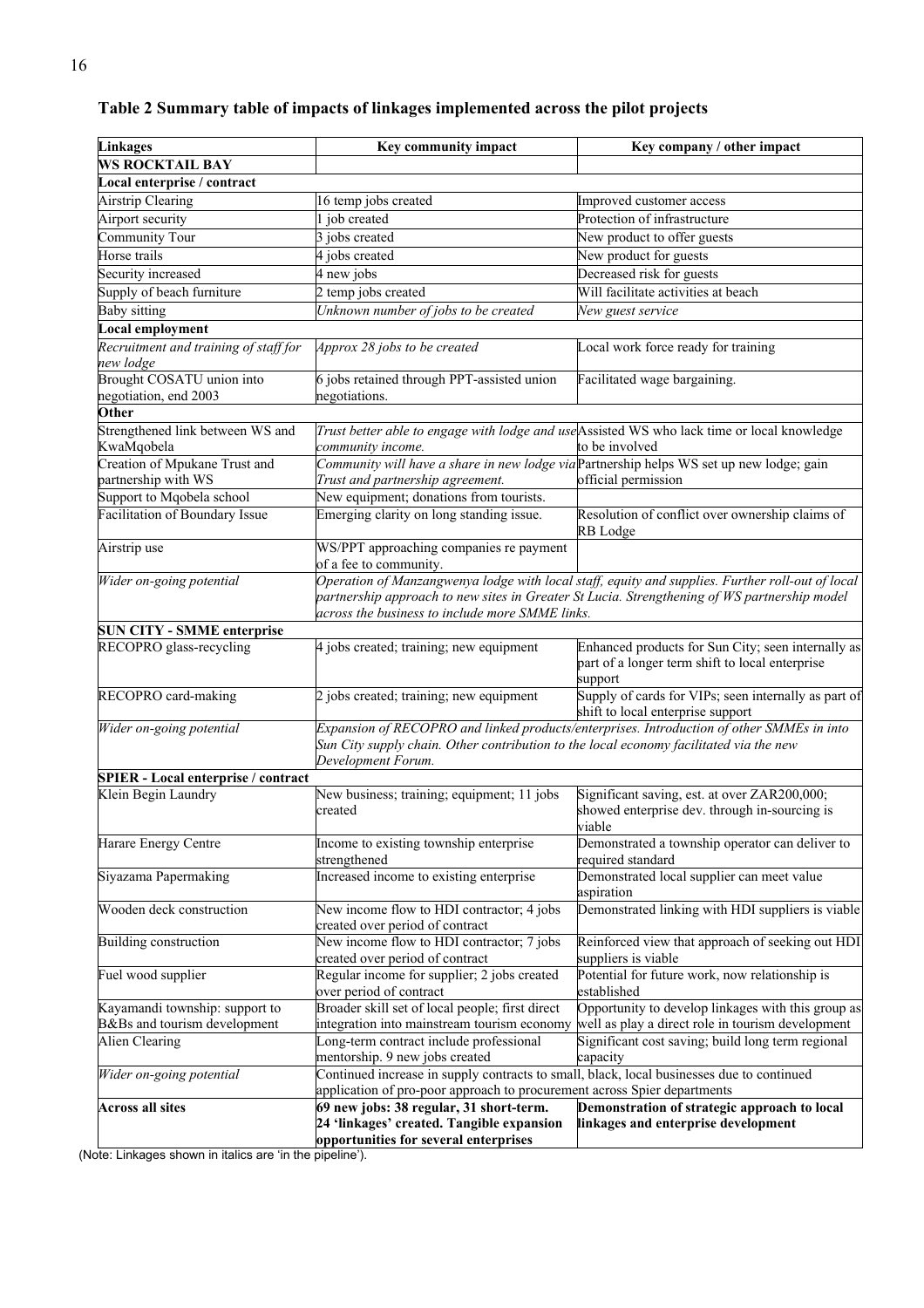Finally, looking beyond the 5 pilot sites, wider local impacts should derive from **replication** of the approach by other companies. The principle of a 'pilot' project was to pilot an approach that can be tested and then used by others. Two main avenues for wider uptake are:

(1) In May 205, Business Linkages in Tourism (BLT) was launched – a non-profit business providing services in PPT facilitation, drawing on the experience and skills developed during PPT Pilots. This opens the way to spread the PPT approach far beyond the Pilots to others in the industry. BLT is already working on strategic development of linkages in Kozi Bay and other parts of Kwa Zulu Natal<sup>9</sup>.

(2) In September 2005, a series of *'How To…?*' briefs on implementing local linkages was launched, drawing heavily on the valuable lessons learned by the companies at the pilot sites. These are written for operational staff, published in collaboration with the Tourism Business Council of South Africa, the Department of Trade and Industry and the Department of Environmental Affairs, and are being disseminated widely within the South African tourism industry.

Practical experience of implementing local linkages is spread from the pilot sites to a wider industry and government audience through the BLT, the 'How To…?' series, presentations and meetings, and material on the project website. At a time when the Black Economic Empowerment Scorecard for the tourism industry<sup>10</sup> in South Africa is encouraging companies to look at their socio-economic performance, lessons from PPT Pilots and services of BLT provide opportunities for companies to seize on practical advice to move forward. This impact is thus potentially the largest, but is the most unknown.

## **5.2 How significant are the impacts?**

Given the range of benefits to the local economy, how significant are these in the wider development context?

#### **1) very significant to specific families, not yet to levels of local poverty**

For those entrepreneurs and staff who have secured contracts or employment, there is no doubt that their earnings are very significant. They will each be supporting a wider household. Rural unemployment rates are often said to exceed 50% and given the lack of alternative opportunities, all the new jobs would be highly valued. Nevertheless, given the scale of local poverty, the small number of people affected to date by new linkages would have little impact on overall poverty in, for example, the townships around Spier, the municipalities around Sun City, or the wards around Rocktail Bay.

However, overall operation of the enterprises probably are already having significant impact in their locality. Spier pays around R15-17 million a year in wages to local staff. Rocktail Bay is a much smaller scale venture, but based in a remote community of around 1,500 people. Two percent of the local households have an employee at the lodge. The lodge is the only commercial venture of any scale in the community. Sun City employs thousands of staff, the vast majority from the surrounding area. Thus while the *new linkages* have not yet dented local poverty, the tourism business itself will have done.

 $\overline{a}$ <sup>9</sup> See www.tbcsa.org.za/blt

<sup>&</sup>lt;sup>10</sup> The Tourism BEE Charter and Scorecard, 8 May 2005 (DEAT 2005) is a framework for scoring tourism companies for their contribution to Black Economic Empowerment across a range of categories such as ownership, skills development and preferential procurement.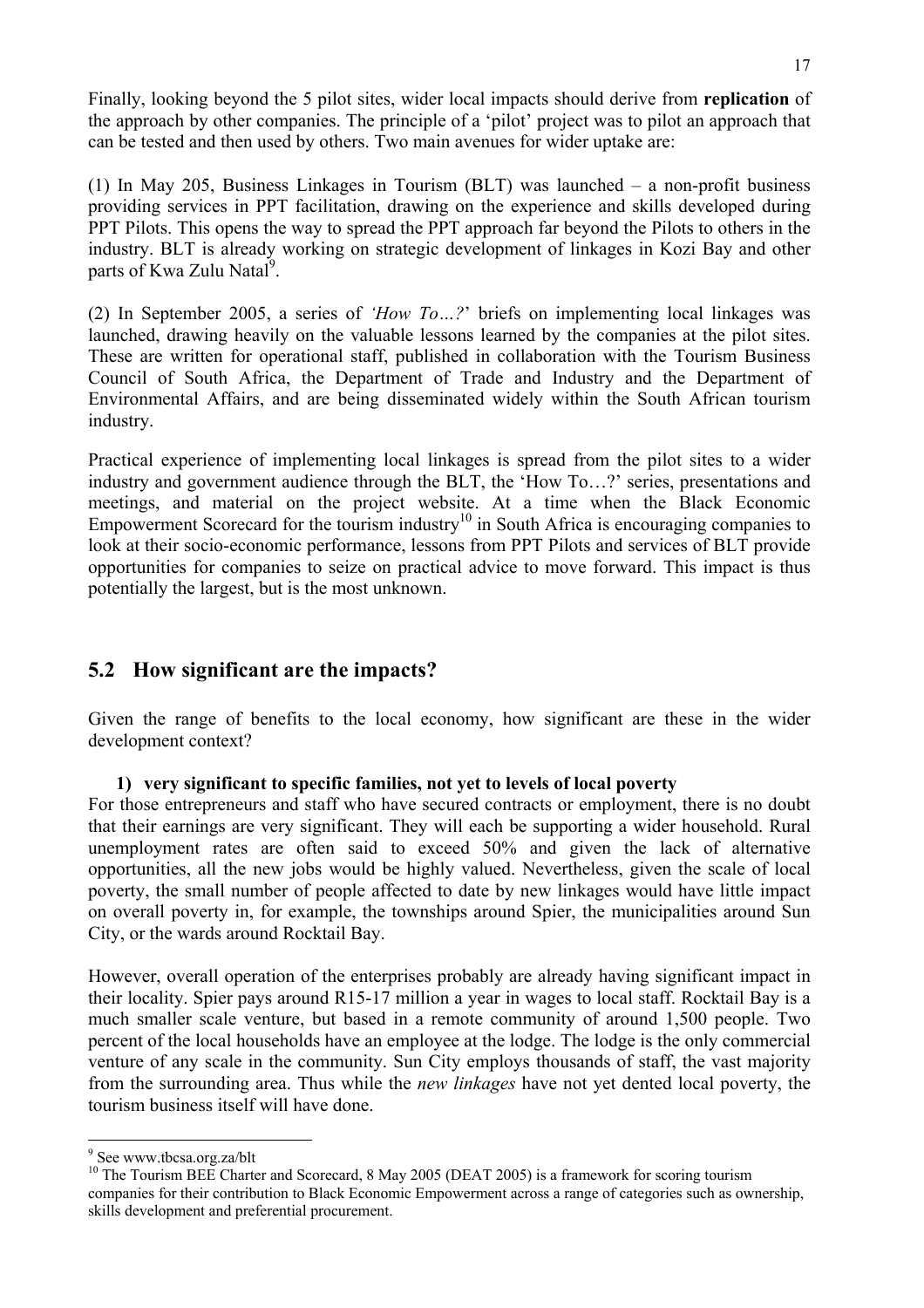#### **2) Small relative to existing local benefit from tourism, but disproportionately significant for their potential to increase and multiply**

If existing wages outweigh benefits from new linkages, does this mean that facilitating new local linkages is largely irrelevant? No. Clearly wages of local staff are far and away the largest cash benefit to local households from tourism. In the safari lodge sector, they generally account for over 70% of total local earnings from a  $\log e^{11}$ . Anything that can be done to boost wages will have an enormous effect, whether it is ensuring payment of a minimum wage, or enabling local staff to progress to higher paid jobs. However, the potential to boost wage income from an on-going business is likely to be limited, other than through expansion of the operation. The reason for focusing on creation of new linkages, particularly with local SMMEs, is that there is vast potential here for *increase*.

This is demonstrated by the case of Spier. If Spier can shift 10% of its procurement budget to local suppliers, the extra injection of R7.5 mn into local pockets would be roughly equivalent to half the local pay roll. Shifting procurement is much more likely and feasible than increasing the pay roll by 50% (indeed the latter has just been reduced for efficiency gains, but this has not affected the overhaul of procurement).

It is not just the increase in terms of cash value of contracts that matters, but also the potential for just one supply contract, one mentoring arrangement, or one equity partnership to lead to other business ideas and skills and ultimately to a more thriving local economy.

**3) Small so far relative to project input, large in future via expansion and replication**  Donor funding for the project was £224,000. Pilot partners contributed their own time, resources and on-site costs. Some very rough estimates of impacts relative to donor inputs are:

Firstly taking account only of *cash-based linkages already secured*:

- If new local contracts secured run for 4 years, local contract values match donor input.
- New local wages add up to around 40% to 50% of donor input if regular jobs are assumed to last 2 years on average and contract jobs for 4 months on average. If 2 years' worth of the new jobs at Manzangwenya lodge are included, local wages account for around 80% of grant.

Given the high value of non-cash benefits (not valued here), this suggests that current benefits already match costs.

If *pipeline and future impacts* are included, the high potential value of the approach is clear.

• If 10% of Spier's procurement is shifted locally, the value of local contracts per year would be three times donor spend on the project.

Once other replication benefits are taken into account – by other pilot partners or via uptake of lessons by the wider industry - benefits far outweigh donor spend.

It is difficult to assess effectiveness compared to other comparable uses of grant funds. As noted in the following section, direct impacts on local enterprise and jobs are lower than in some other projects that focus exclusively on brokering linkages. Compared to the Poverty Relief Programme (PRP) of South Africa's Department of Environmental Affairs and Tourism, the project compares very well. The primary aim of PRP is poverty alleviation through sustainable

 $11$  Koch, E. & and Massyn, P. J. forthcoming. The African Safari Lodge and Sustainable Rural Development: Lessons learnt from six case studies in Southern Africa and proposals about how to extend these to other ASLs.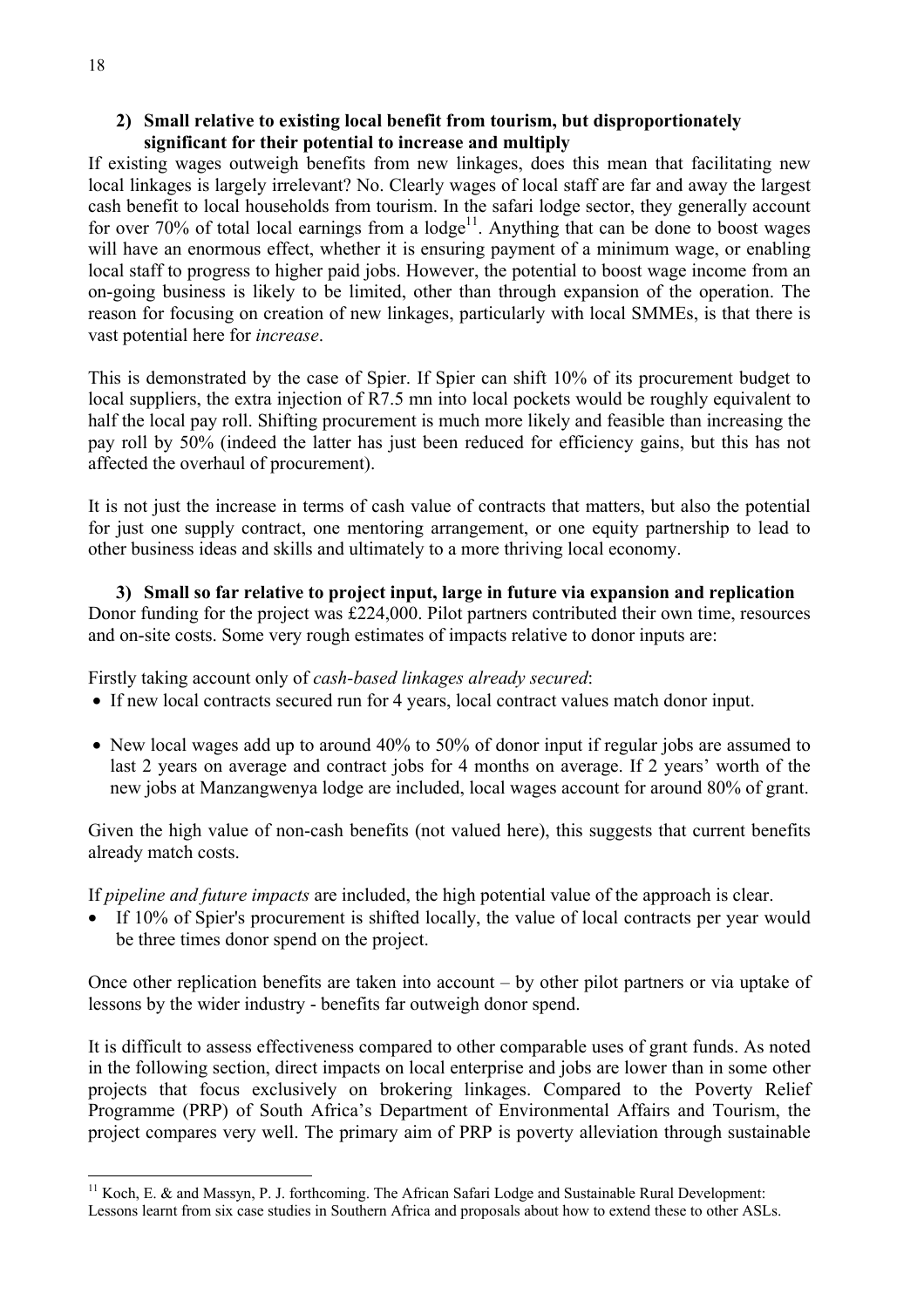work opportunities, the cost per job created is approximately R81,000 (over £7,000) with the majority of jobs created being temporary jobs (DEAT 2004). In PPT Pilots the cost per job is less than half than (just over £3,000 per job), with the majority of them permanent jobs, and jobs being just one part of the spread of benefits achieved.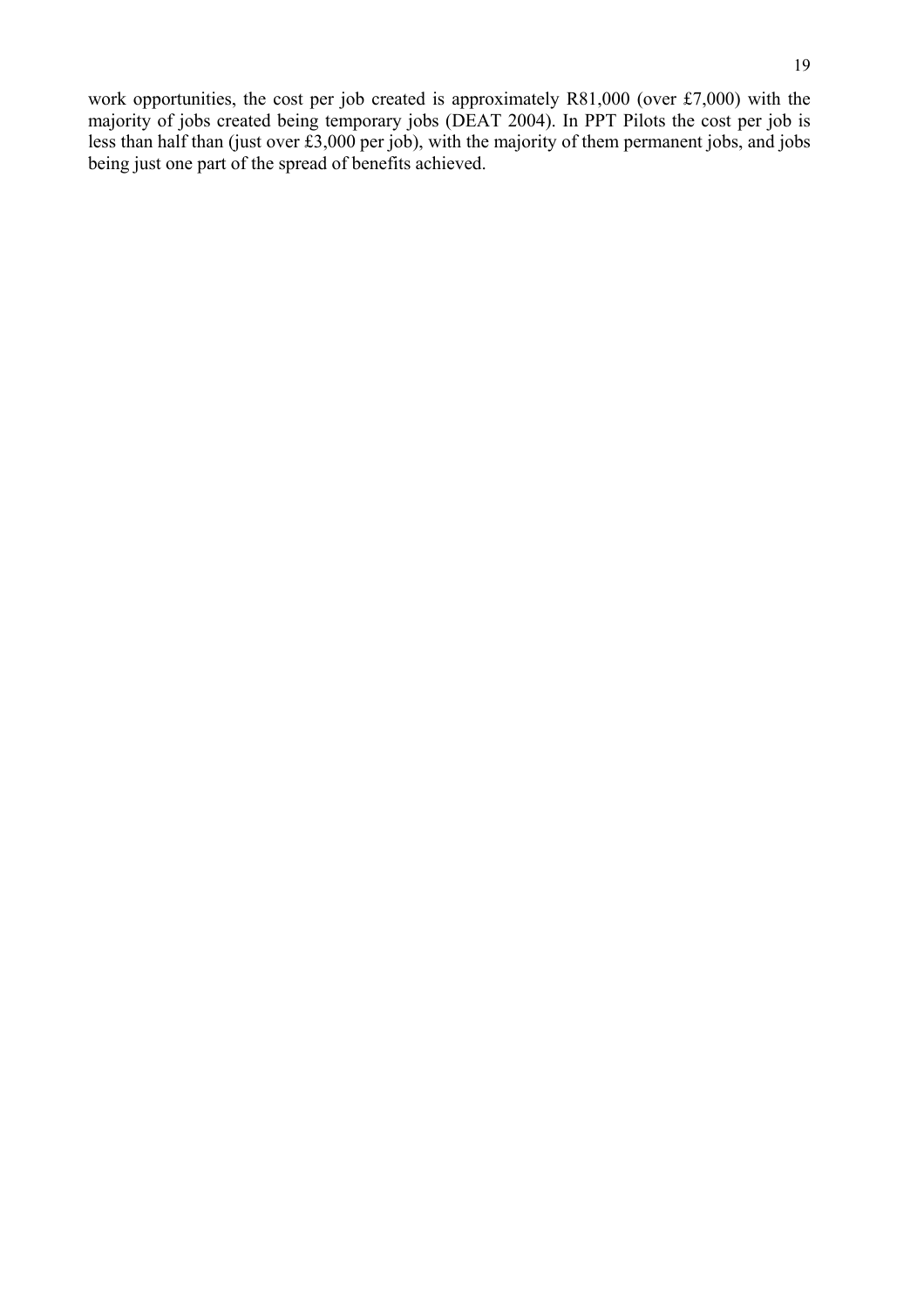## **6 External Facilitation: How can it Encourage Business Change?**

Beyond this project, there are several organisations seeking to promote business linkages between corporates and SMMEs, or corporates and communities. The linkage approach adopted by this project was direct facilitation provided to the company. Facilitation meant having discussions with management, scoping and presenting options, liaising with partners, and carrying out work on the ground with new suppliers or community partners. Implementing this at 5 very different corporate sites led to many lessons about what facilitation can achieve in different circumstances.

The effect of PPT input on companies was highly variable. Contributions of PPT facilitation can be distinguished at different 'levels' or stages, which are tabulated in Table 3 with indication of which level was achieved at which site.

| Table 3: different levels of corporate change affected by PPT facilitation |
|----------------------------------------------------------------------------|
|----------------------------------------------------------------------------|

|   | PPT facilitation can contribute to:                                    | Sites where this was a major focus  |
|---|------------------------------------------------------------------------|-------------------------------------|
|   | Getting PPT linkages discussed, giving them a higher profile, and      | Sun City, Ker and Downey,           |
|   | building awareness of a range of options and a more strategic approach | Southern Sun, Wilderness Safaris    |
|   | to community benefit and ways of doing business differently;           |                                     |
| 2 | Garnering management commitment to investing in local linkages;        | Sun City, Ker and Downey            |
| 3 | Scoping a variety of linkage options and identifying priorities        | Sun City, Spier, Wilderness Safaris |
| 4 | Facilitating a shift to a more strategic approach to community work,   | Wilderness Safaris, Spier           |
|   | internally within the company                                          |                                     |
| 5 | Facilitating implementation of linkages with local entrepreneurs and   | Spier, Wilderness Safaris           |
|   | communities;                                                           |                                     |
| 6 | Contributing to lesson-learning within the company about linkages      | Spier, Wilderness Safaris           |
|   | approaches and what is required to implement them further.             |                                     |

The balance between these levels varies at the different sites, according to the internal situation of the company. Where a more strategic linkages approach was entirely new, and PPT visits infrequent, as at Ker and Downey, PPT impact was mainly at level 1. Similarly at Sun City, where getting the enterprise approach going was a challenge and achievement, the main impacts were at levels 1 to 3, though with some implementation too. At Spier and Wilderness Safaris, management commitment to local linkages was already in place and the PPT facilitators were nearby, often on hand. Thus PPT facilitation was able to achieve further impacts at levels 4-6, by helping to roll out the approach within the company, and moving along implementation with local partners.

The key role of the facilitation was to help companies 'over the hump' of getting going on linkages. Facilitation helped to reduce the initial 'transaction costs' whether these were internal costs of getting management buy in, or cost of actual implementation. Factors that contributed to the success of facilitation were:

- Detailed local and corporate knowledge of the facilitators
- The presence of company champions that were seeking to move the linkages agenda forward, and saw PPT facilitation as a means to make progress;
- The fact that local linkages were already rising up the agenda, and input of outsiders helped to raise the profile of the issue.

Factors that constrained the effectiveness of facilitation at some sites were:

- the need to move the company agenda along prior to any implementation;
- competing corporate priorities leading to delays before PPT issues were addressed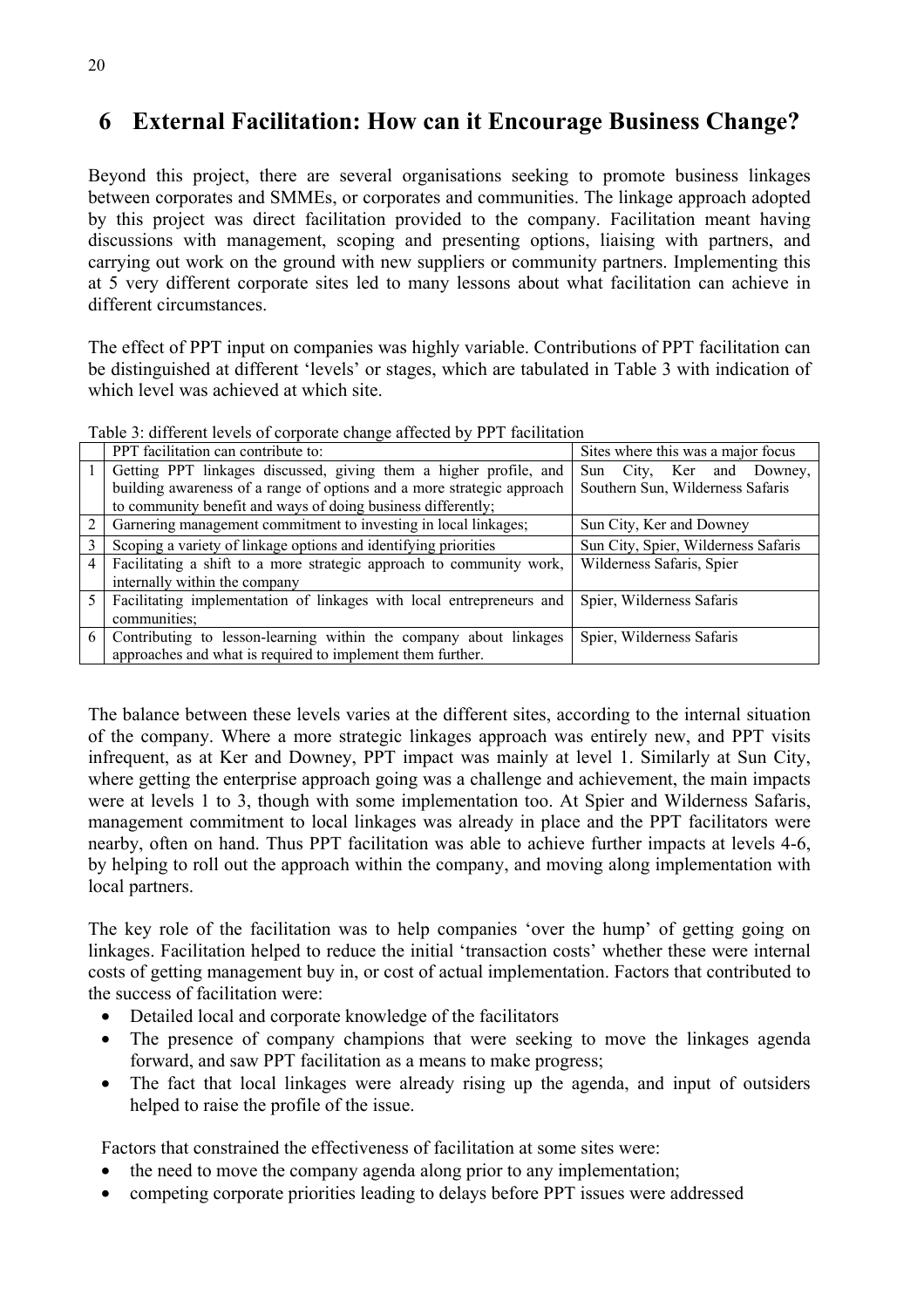- the need for partners/micro businesses to be created and build capacity took time: they were not 'ready made; partners;
- the pilot companies are relatively small in industrial terms, and the areas they are located in are rural and not commercially highly developed. Thus compared to, for example, linkages around a mining project, there was a smaller set of feasible options.
- project resources were stretched across the sites and the amount of time spent at some sites could usefully have been higher.

Finally, the fact that facilitation was virtually free (in-kind costs but not cash charges) had pros and cons. The companies may not have used PPT at all in the first place, had it required fees. The fact that companies were not 'clients' also added to the independence of the facilitators and the CSI Director at Sun City commented that this added to their weight. On the other hand, it meant there was less pressure on them to make good use of their PPT resource.

These reflections have implications for replication of PPT facilitation more widely. Firstly, for the question of which companies to work with, it suggests that either:

1. it can be most effective strengthening implementation for companies that already have management buy-in to a PPT approach;

or

2. if focused on companies where such buy-in is only emerging, a lengthy time-scale and intensive interaction is needed

and

3. regular and frequent interaction with facilitators can achieve much more than sporadic visits.

Secondly, there is the question of what scale of local partner to seek linkage with? The pilots projects focused on micro-entrepreneurs and local residents, rather than linkages with small or medium enterprises. This partly reflects the pro-poor focus, and the aim of the project and the companies to reach poor neighbours *directly.* The focus on micro businesses is also a reflection of the focus on 'local' and of the reality of what is available in the locality: there are many more local black entrepreneurs or survivalist businesses than established medium black enterprises in the immediate vicinity of the pilot sites (excepting Southern Sun). The fact that linkages were with survivalist or new businesses slowed down the pace of implementation, but did mean that beneficiaries were both local and un-skilled or semi-skilled.

Other lessons about how to make facilitation effective are captured in Box 1.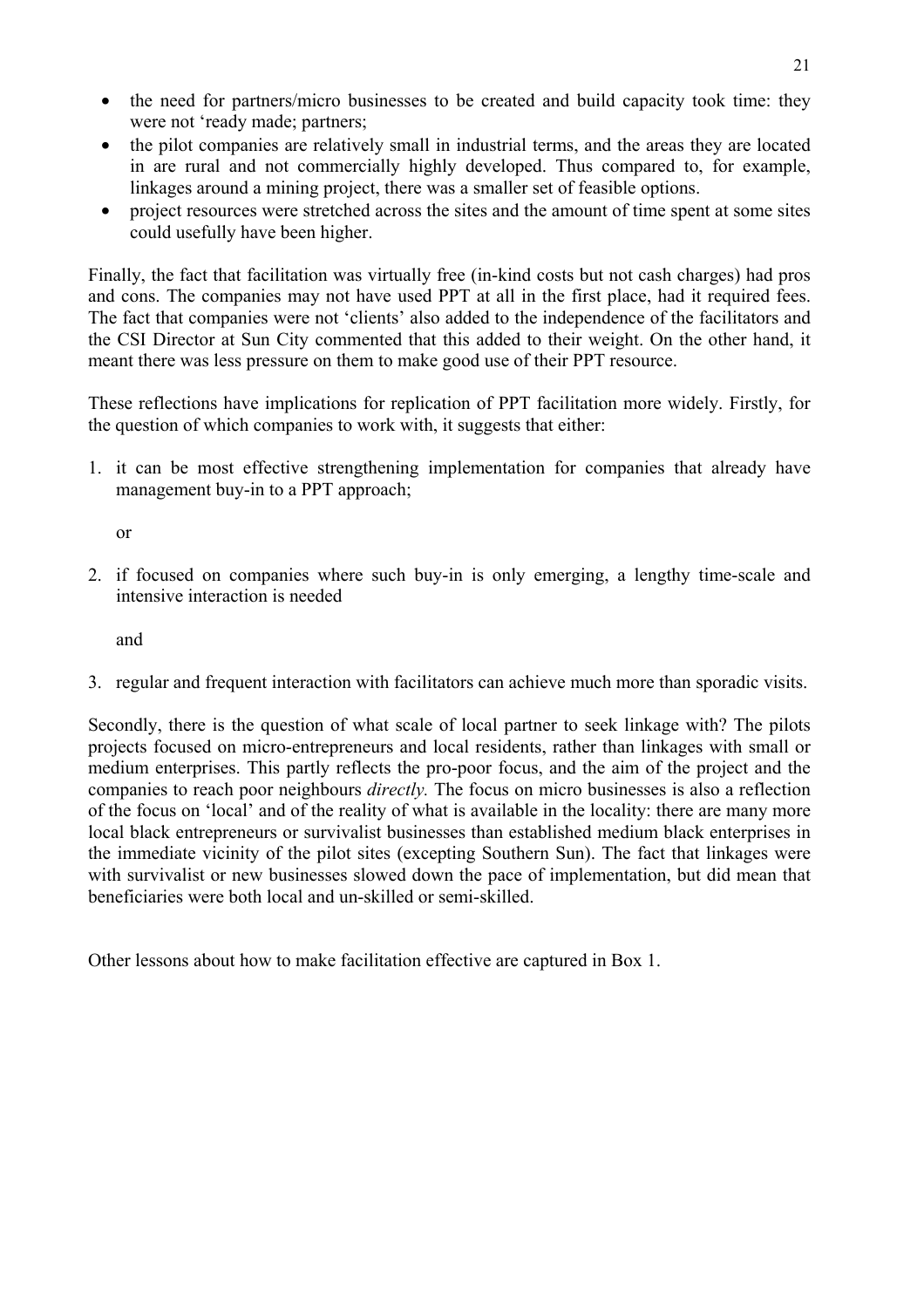#### **Box 1: Lessons learned for effective facilitation of doing business differently**

- 1. Views and visits of an outsider can help build the profile of a linkages approach, create space for discussion, and thus build top management support.
- 2. Get practical. While building management support is essential, getting started on implementation of the most feasible projects can act as a valuable demonstration of the approach.
- 3. Work with a champion inside the company. But if the linkage depends only on the drive of one champion inside the company, it is highly vulnerable to collapse if that person moves on.
- 4. Transaction costs of identifying local partners, ensuring they have capacity to be business partners, explaining terms, levelling expectations, dealing with logistics, negotiating terms, etc can be high. Facilitation can substantially reduce these costs, if there is sufficient facilitator's time available.
- 5. The facilitator should not do so much that the company need to do nothing and does not acquire its own skills in building linkages. Facilitation always needs to be done in a way that is building links between staff in the corporate and people in the locality so they can continue their own relationship, and apply their new skills to new linkages.
- 6. Focus on linkages that relate to corporate drivers of change, or help deal with current challenges in an innovative way, and that make long term business sense to the company. If the linkage is entirely tangential to operations, it will not compete with other priorities.
- 7. A long time frame is needed. Often there will be current corporate priorities that have to be handled first, before linkages gain their place on the management agenda.
- 8. Help the company to plan for internal change management, as well as external action with local partners. In particular, help to identify staff who need to be involved in implementing the linkage and help ensure that they are given the information and resources for it.
- 9. Build networks of innovators and help in identifying other outsiders who can contribute. A company may not have experience of using specialised companies for mentoring new suppliers, NGOs for SMME support, or government business development schemes, but such inputs can be invaluable. Put them in touch with other companies investing in linkages to exchange ideas.
- 10. Assess impact in several ways: impact on company attitude/policies and company practice; impact on involvement of local people and enterprises in tourism, and impact on people's earnings/skills/lives. Main types of impact will vary considerably according to the initial degree of corporate buy-in to linkages and stage of implementation.

Catalysing linkages between corporates and SMMEs is an area of growing attention. For example, IFC now has 'linkage advisors' whose role is to help ensure that major IFC investment projects incorporate a programme of action to ensure the investment acts as an anchor for local SMME linkages. Another BLCF-funded project, Small Business Project (SBP), creates linkages by supporting Business Centres which broker communication between large corporates (e.g. mines) and established small and medium enterprises.

The PPT Pilots project adopted a quite specific and labour-intensive approach to facilitating linkages, which was via direct, on-site advice and facilitation within the company. The project has since led to two other approaches to supporting linkages. The first is the establishment of 'Business Linkages in Tourism' as a business unit that supports linkages via commercial advice to companies, or via donor programmes working with SMMEs in an area. This approach is similar to PPT Pilots, except that facilitation service provided to companies will be on a feepaying basis, while donor-funded linkages work is likely to be for a destination not one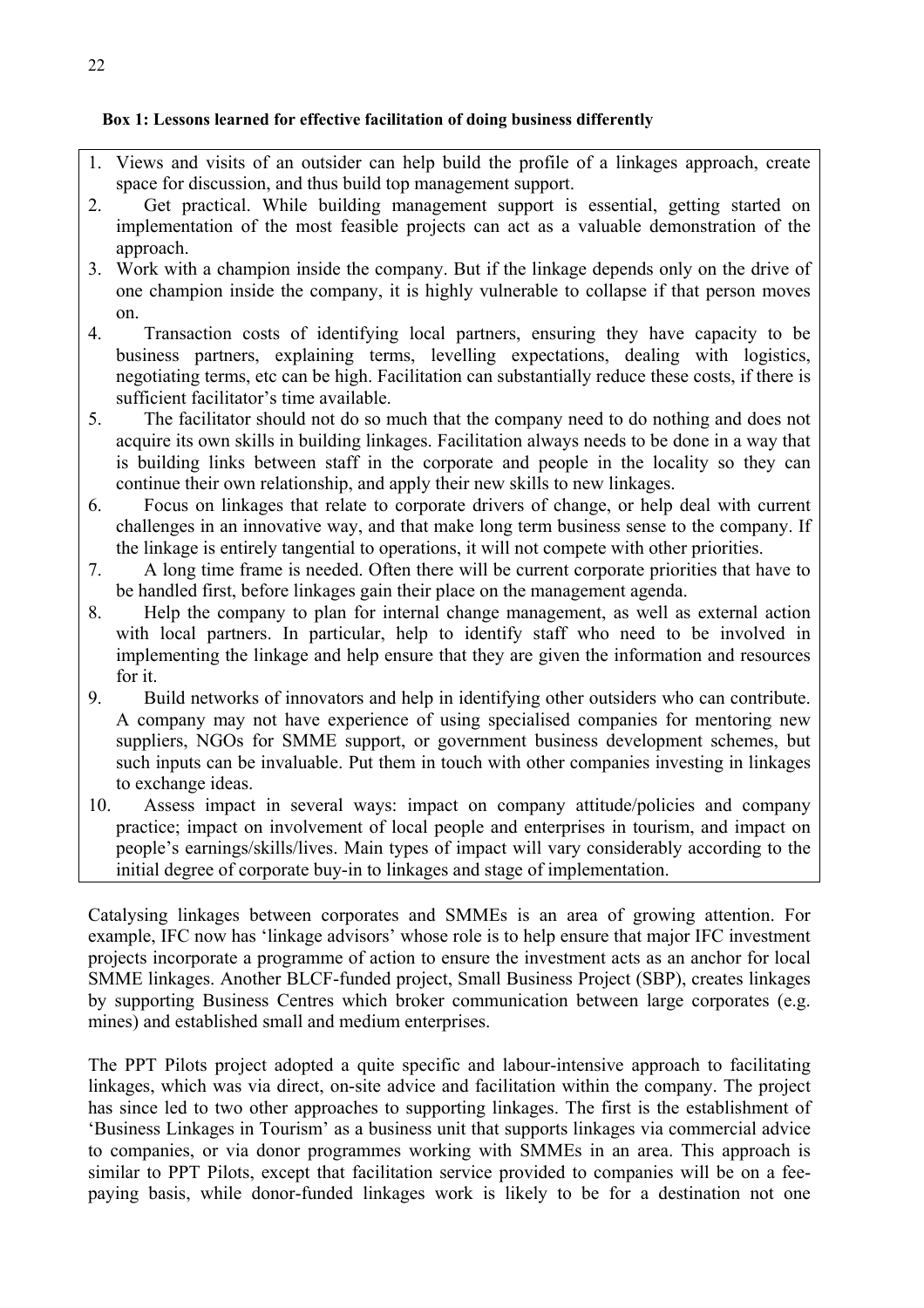company. The second is a more hands-off approach relying on sharing lessons from experience of pilot partners and other companies, mainly via the 'How To…?' series.

Compared to other projects that seek to support linkages, the costs of the intensive PPT Pilots approach were relatively high. For example, SBP reports that in the five years from 1998, its support to Business Centres reached 80 corporates, creating 958 linkages worth R1, 353 million, involving 600 SMEs and 3,000 new jobs. Aggregate data for all BLCF projects to date suggest that roughly, £4.5 million of grants to around 60 projects supported 2,047 business linkages (an average of 100 linkages per £220,000 of grant), with each linkage creating an average of 8 jobs. Within the PPT Pilots project, linkages created so far from the £225,000 of grant, stands at around 24 (depending on exactly how a 'linkage' is defined), with most creating fewer than 8 jobs each. However, as noted above, the number of linkages and jobs is continuing to increase, and the replication impact of this project is high<sup>12</sup>.

The higher cost of jobs and linkages created within PPT Pilots can be attributed to four factors:

- i) The facilitation was not focusing primarily on creating new contracts, as some initiatives are. A major focus was increased support for a linkage approach within the company, analysis of options, and establishment of new policies and partnerships. These in time lead to linkage but are not the same as focusing specifically on creating linkages based on pre-existing corporate demand.
- ii) Linkages were created with suppliers and partners that were *new*, not with existing businesses. SBP in contrast is mainly linking existing SMMEs to corporates. The new suppliers needed a high degree of mentoring. Although some of this was provided directly by the PPT facilitator, much came from either the corporate partner itself or from outside expertise.
- iii) The facilitation approach adopted was direct support inside the company, which is labour intensive. This contrasts with the SBP approach of supporting Business Advice Centres that essentially broker contacts for interested companies and can thus deal with much higher volumes. The inside facilitation was needed to help pilot a new approach.
- iv) Finally, PPT Pilots contained a substantial lesson-learning element, precisely because the aim wasn't just to broker new contracts but to test out and demonstrate a different approach to business. This increased the cost of the project beyond that of a pure implementation project, but also increased the range of outputs and potential impacts.

However, if a linkage-facilitation approach was to be scaled up more widely in the tourism sector, it would be important to consider how to increase reach while containing costs. PPT Pilots experience suggests four issues for consideration.

One issue is whether to prioritise brokering linkages with small and medium businesses that are already established – (where they exist ) rather than micro-enterprises. This approach has been explicitly adopted by SBP's Business Bridge program (SBP 2005), in order to increase the value and impact of linkages created. This approach may also be reflected in Sun City's push to procure from North West province, where a wider range of established small businesses may well be found. Such businesses would recruit the target beneficiaries (poor un-skilled and semiskilled people) as they expand, but would not be run by them. Thus the direct participants would be chosen only according to business objectives, not business and social. However, in some tourism areas such an approach simply is not feasible if the aim is to secure *local* linkages, given the low skills base and low levels of formal sector activity.

<sup>&</sup>lt;sup>12</sup> These figures must be interpreted with enormous caution, as no more than ball-park figures, because of the critical question of 'what can be attributed to a project?' If this is answered differently in different projects, then this can easily account for ratios that differ by a factor of 2 or 3, or even 5 or 10.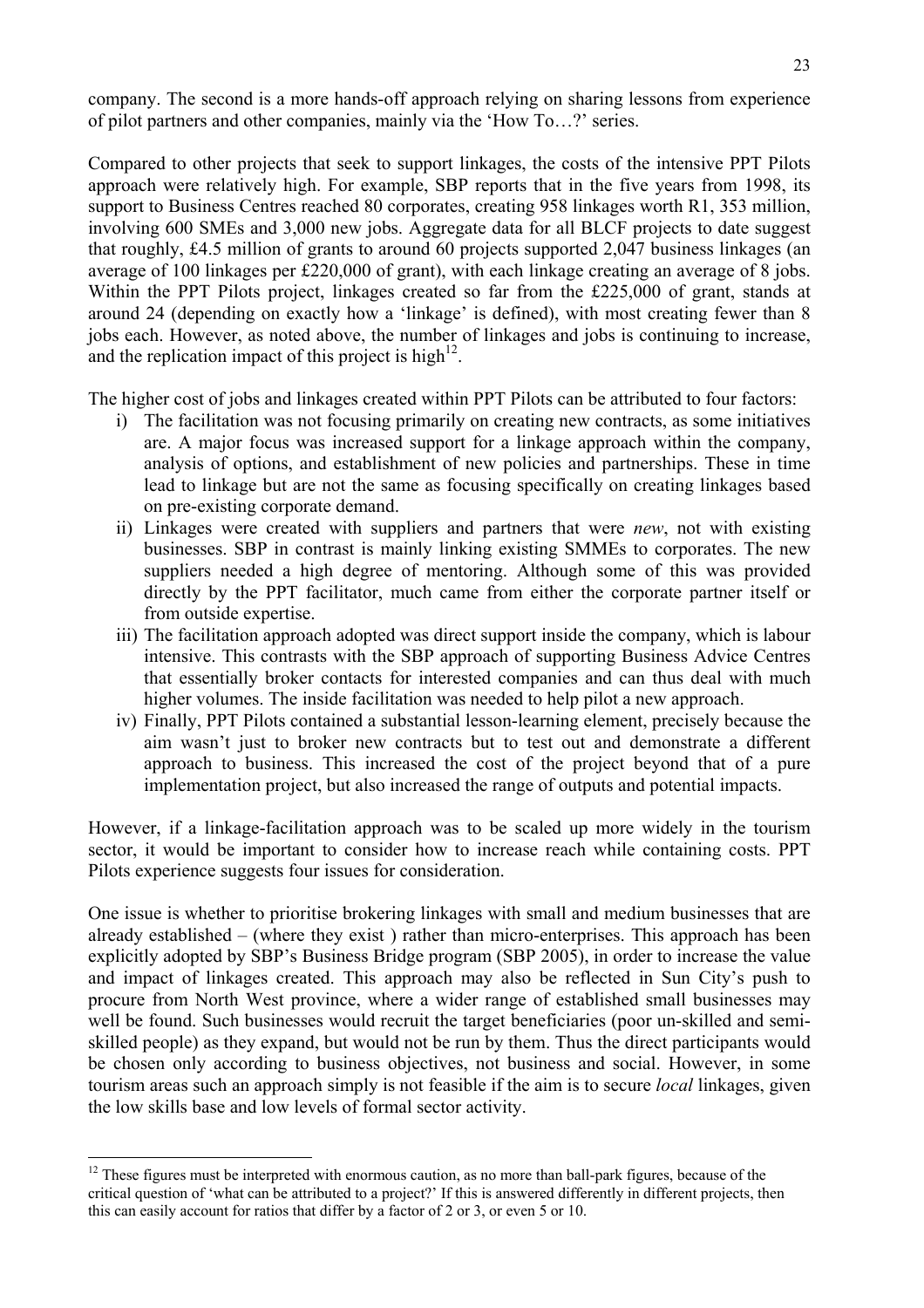Another question is whether to focus only on those companies where top level buy-in is already significant enough to lead to rapid implementation. This is the ideal, and might become more feasible in the South African context as the BEE Scorecard and existing demonstrations encourage CEOs to adopt linkages. However, it does not answer the question of what to do where companies in the tourism mainstream need further encouragement for the development potential of their business is to be harnessed.

A third option is to focus on destinations not single companies. If buy-in from a number of companies operating in one area could be secured (a big if), there would be economies of scale in encouraging them all to work more with local businesses.

A further area to consider is how to make maximum use of the range of business development support agencies that can provide mentoring to local partners and suppliers. Their services to SMMEs can be an invaluable complement to facilitation that focuses on the corporate or on brokering linkages with small businesses. However, total reliance on outsiders for the mentoring would not be appropriate, as mentoring provided directly by the corporate partner is likely to be high value and tailor made to need.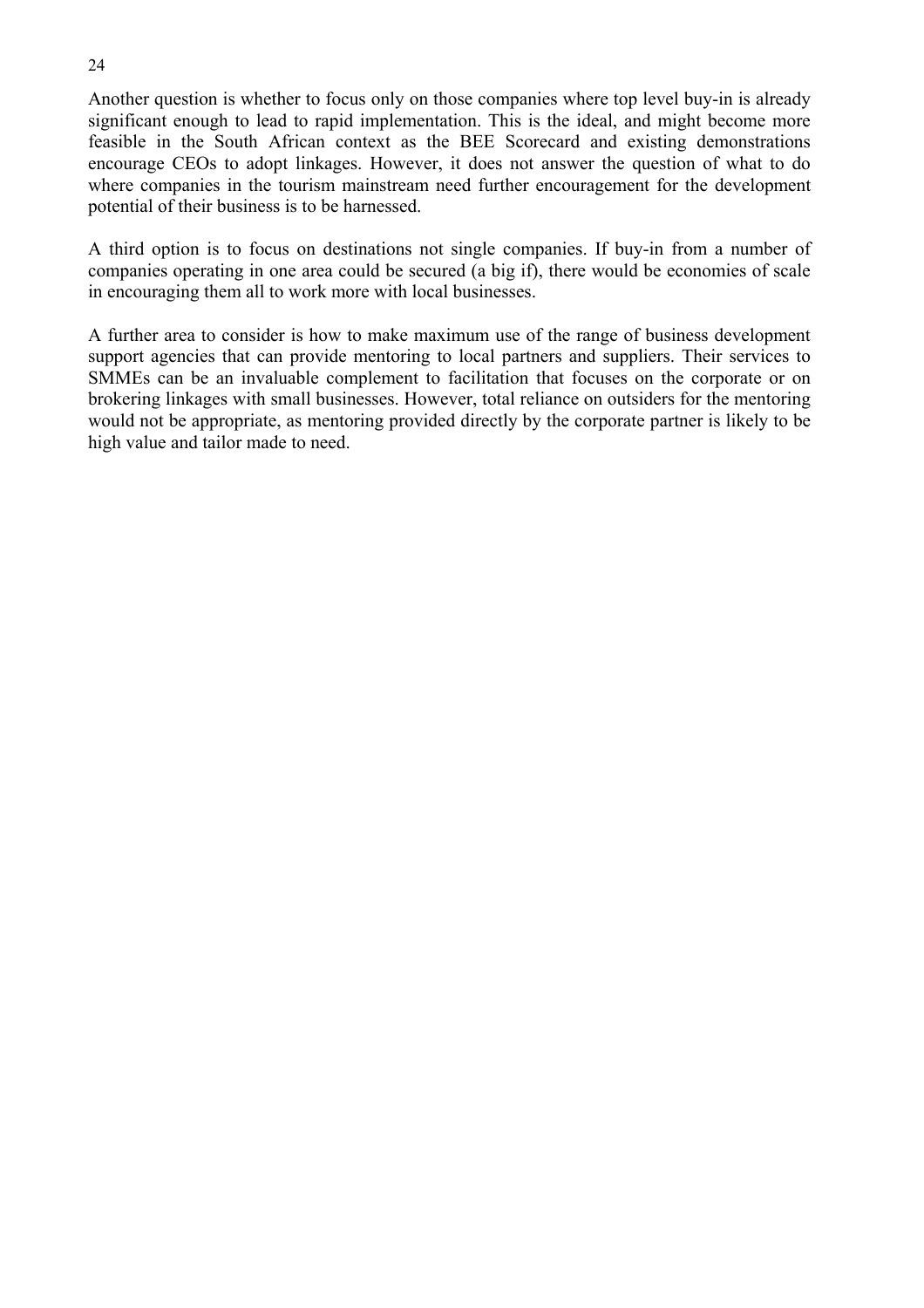## **7 What is the Long Term Significance of this Approach Likely to be?**

#### **7.1 Significance to tourism debates**

The PPT Pilots project has successfully demonstrated an approach to doing tourism business differently, and to enhancing local benefits from tourism. This is highly significant given that it has long been argued that there is potential for tourism to contribute more to reducing poverty, but there has been little empirical evidence of what businesses themselves can do to achieve this. The pilots' experience shows that there are many different ways for businesses to build local linkages, and that though the initial transaction costs are high, such strategies can make long term business sense.

At a time when the World Tourism Organisation, the UN Conference on Trade and Development and the New Partnership for African Development (NEPAD) are calling on world leaders to recognise and harness the contribution of tourism to the Millennium Development Goals, these lessons on the role of tourism companies are an important addition. Recommendations on how tourism companies can invest in local linkages, and can be encouraged to do so by governments, need to be incorporated into this agenda.

#### *To business and MDG debates*

The demonstration of PPT Pilots is also significant to current discussions about how exactly the private sector can make a greater contribution to the Millennium Development Goals. It reinforces arguments that companies need to move beyond philanthropic CSR and find ways to harness their core competencies for development gain. In the tourism sector, sharing 'business DNA' with local enterprises, increasing local entrepreneur access to the tourism market, and using their procurement power to support local suppliers are invaluable ways for businesses to utilise their core competencies.

Most discussion about the role of the private sector in contributing to development has been based on experience in extractive sectors (mining, gas) or in the agricultural commodities for which there is fair trade. In this context, the comparisons and contrasts with the tourism sector that can be derived from PPT Pilots are:

- i. Business action for creating greater local linkages and economic impact can be done in the tourism sector, as in other sectors. It can be commercially viable and deliver local development.
- ii. Because tourism companies and operations are smaller (than, say mines), the initial transaction costs of setting up linkages are proportionately higher. Therefore, a destination-wide approach becomes important to achieve economies of scale, and/or there is a need for subsidised provision of public goods and reduction of market failures that reduce the transaction costs for companies of engaging with SMMEs.
- iii. Bringing SMMEs into the supply chain is a key area of potential in tourism, as in other sectors, particularly in provision of services. However, other kinds of linkages also have high potential in the tourism sector, particularly: legal partnerships with local people to share equity or generate commercial returns to their natural assets; and downstream linkages that stimulate local tourism services, such as cultural and heritage products.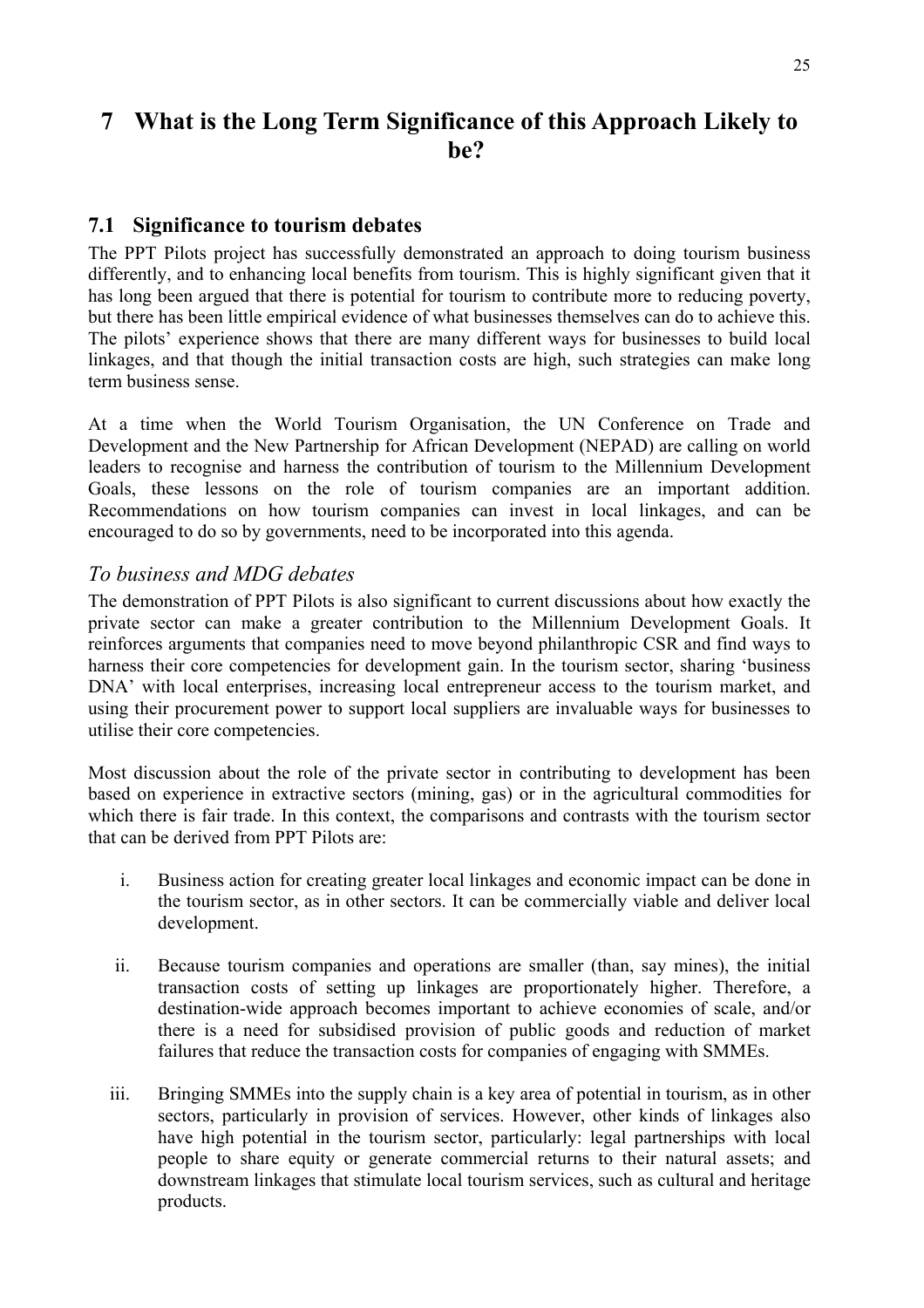iv. Key elements of the business case in the tourism sector are, as in other sectors, the need to manage reputational risk and to ensure local social licence to operate. However in tourism there are additional potential benefit of diversification of the product offer, a more distinctive product and brand, and direct gains in terms of customer experience and satisfaction. This is because the tourists come to the site of production and can see, hear of, or experience the linkages for themselves.

### **7.2 To the tourism sector within South Africa**

Within South Africa, the approach has great potential significance across the tourism industry. Its long term impact depends on take up by other companies. Wilderness and Spier are both distinctive in being companies that are value-driven, and the same is true of several other sites with linkages, such as Fair Trade in Tourism (FTT-SA) accredited sites. The question is whether more companies will follow them, as the market leaders develop business models and lower risks. Nothing is guaranteed, but wider uptake seems likely. Other companies face commercial pressures to rebrand, gain local social licence, demonstrate their post-apartheid credibility etc, and so there are reasons why the more mainstream companies should also adopt linkages.

This is good moment for linkages approaches to be adopted more widely in South Africa, because the new Tourism Black Economic Empowerment Scorecard is designed to encourage companies to look beyond narrow BEE (i.e. ownership of equity) to a range of BEE factors. Companies will be scored on other matters such as affirmative procurement, enterprise development and community development, all of which can achieved through a linkages approach. Nevertheless, it is also possible for companies to ignore the scorecard (if they are not dependent on government custom) or to maximise their scores by dealing with a few large black owned businesses, rather than with the local pro-poor agenda.

#### *To tourism development outside South Africa*

Looking beyond South Africa, the tourism industry is significant and/or growing in the vast majority of developing countries, accounting for the main source of foreign exchange in all but 2 of the least developed countries (Roe et al, 2004). Thus if these approaches to local linkages can be replicated outside South Africa, they can contribute to poverty reduction in the majority of developing countries.

The extent to which South African approaches can be replicated needs consideration. There are certainly distinctive features of South Africa that contributed to PPT Pilots. Specifically, in south Africa, the post-apartheid BEE agenda results in a range of policies that explicitly create incentives for businesses to change their practice – at least in terms of black people, if not local and poor people. Incentives include criteria in concession allocations that encourage partnerships, and the BEE Scorecard for tourism. However, the BEE agenda also distracts from the PPT agenda, because the focus on race can make it harder to focus attention on poor and local beneficiaries. Outside South Africa, direct policy incentives relating to who benefits from tourism are substantially less. However, incentives that are created by local community expectations and local risk management, and by investors, international tour operators and tourists, apply in other developing countries not just South Africa.

The apartheid legacy affects potential for linkages in another way. The gulf between established companies and SMMES is vast, because of historical segregation. The political context results in market failure. This gulf makes it harder to build linkages, though also means that there are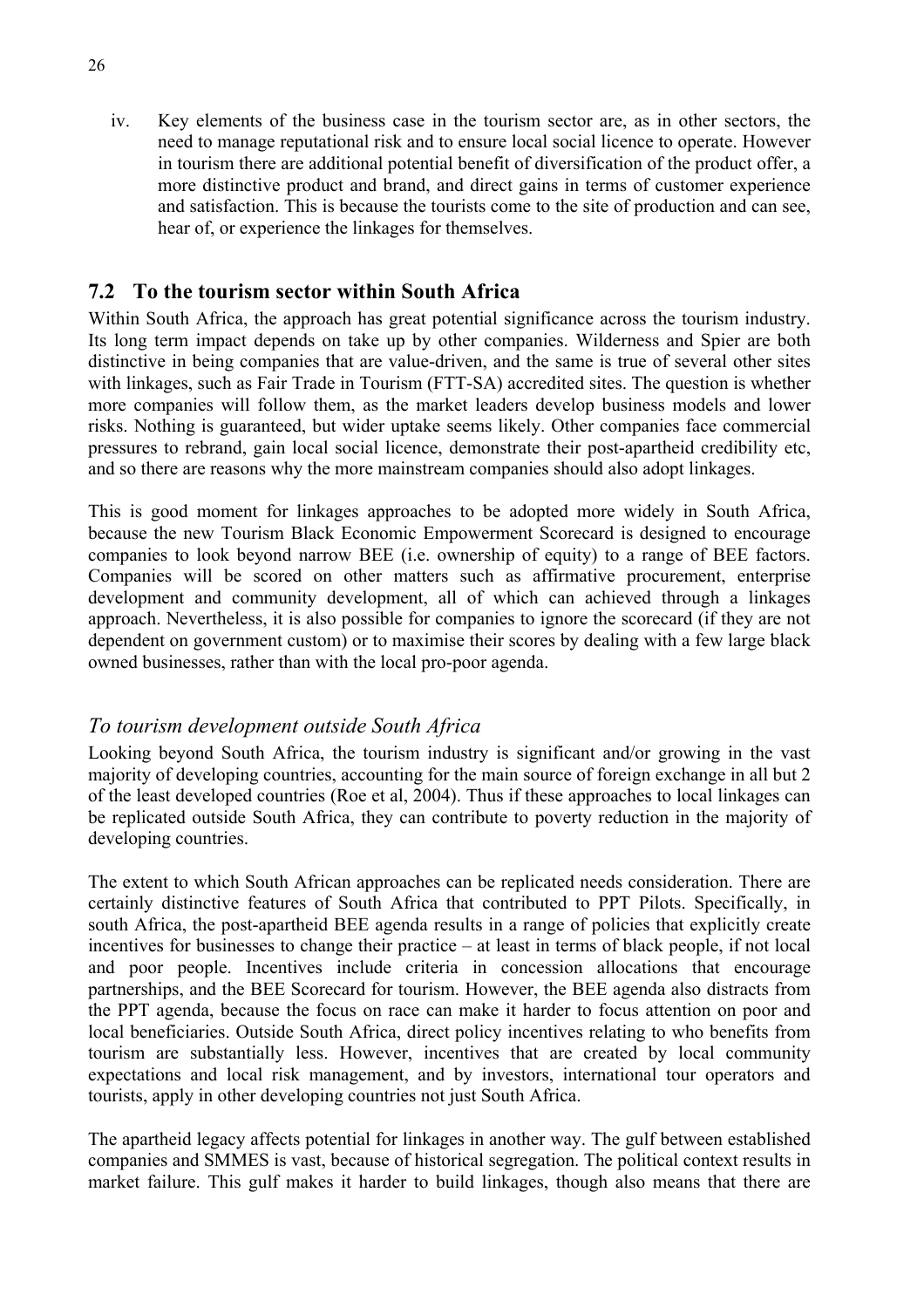more 'low hanging fruit' to pluck (i.e. easy winners) by creating commercially obvious linkages that would have occurred naturally in other economies.

Another consideration is that margins appear to be relatively high in South African tourism. Tourism boomed after democratisation and when the Rand weakened to around ZAR 18 to £1. Since the Rand strengthened (to around ZAR 11-12: £1), prices have not gone down. If this is correct, it may make it easier for firms to be investing in measures that involve short term cost for long term gain.

These South African specifics made it a good place to test out a linkages approach, but they do not invalidate the approach elsewhere. It is likely that businesses in other countries would face fewer policy incentives for linkages, but they would still face a range of incentives from residents, investors and guests. They may also face fewer transactions costs of implementing linkages where there is more historical interaction. The types of linkages they can pursue, and the range of business benefits such as customer satisfaction and social licence to operate, would be expected to be broadly the same. Testing out these assumptions and the replicability of the linkages approach in other developing countries should be a priority next step.

## **7.3 Policy Implications**

.

The findings from PPT pilots suggest a range of policy implications for national governments and international agencies to encourage pro-poor business linkages in developing country tourism sectors

- **1. Push the agenda:** it is important to keep moving debates beyond CSR as philanthropy or just environmentalism, to focus on 'doing business differently.' Although this might be obvious to some engaged in business debates, this is not obvious in tourism! For example, the World Travel and Tourism Council's report on sustainability action by tourism companies (WTTC 2002) starts with a call to go beyond corporate philanthropy to corporate social responsibility. However, of the wide range of examples quoted, the vast majority were companies making donations, not doing business through linkages.
- **2. Invest in SMME support** and the operating environment: this is essential for SMME linkage in tourism or other sectors. It needs to include business development, training, appropriate regulations and assistance to comply with regulations, infrastructure development, and legal rights.
- **3. Create incentives for corporates:** government can provide incentives for companies to invest in local linkages through a range of measures such as tourism licensing, concession allocations, , marketing support, and more generally via political expectations and the climate of debate.
- **4. Reduce transaction costs**: even if companies have incentives and realise potential business benefits of local linkages, initial transaction costs of change may deter them. Governments and outside agencies can help them over the 'hump' by *brokering* contacts and sharing information and good practice tools. Local and regional government can play a critical role by catalysing destination-wide initiatives which can achieve economies of scale and reduce risks for individual companies.
- **5. Focus tourism policy and regulation on broad based participation**: tourism policy is traditionally focused on boosting visitor numbers ('bums in beds'), but it is important for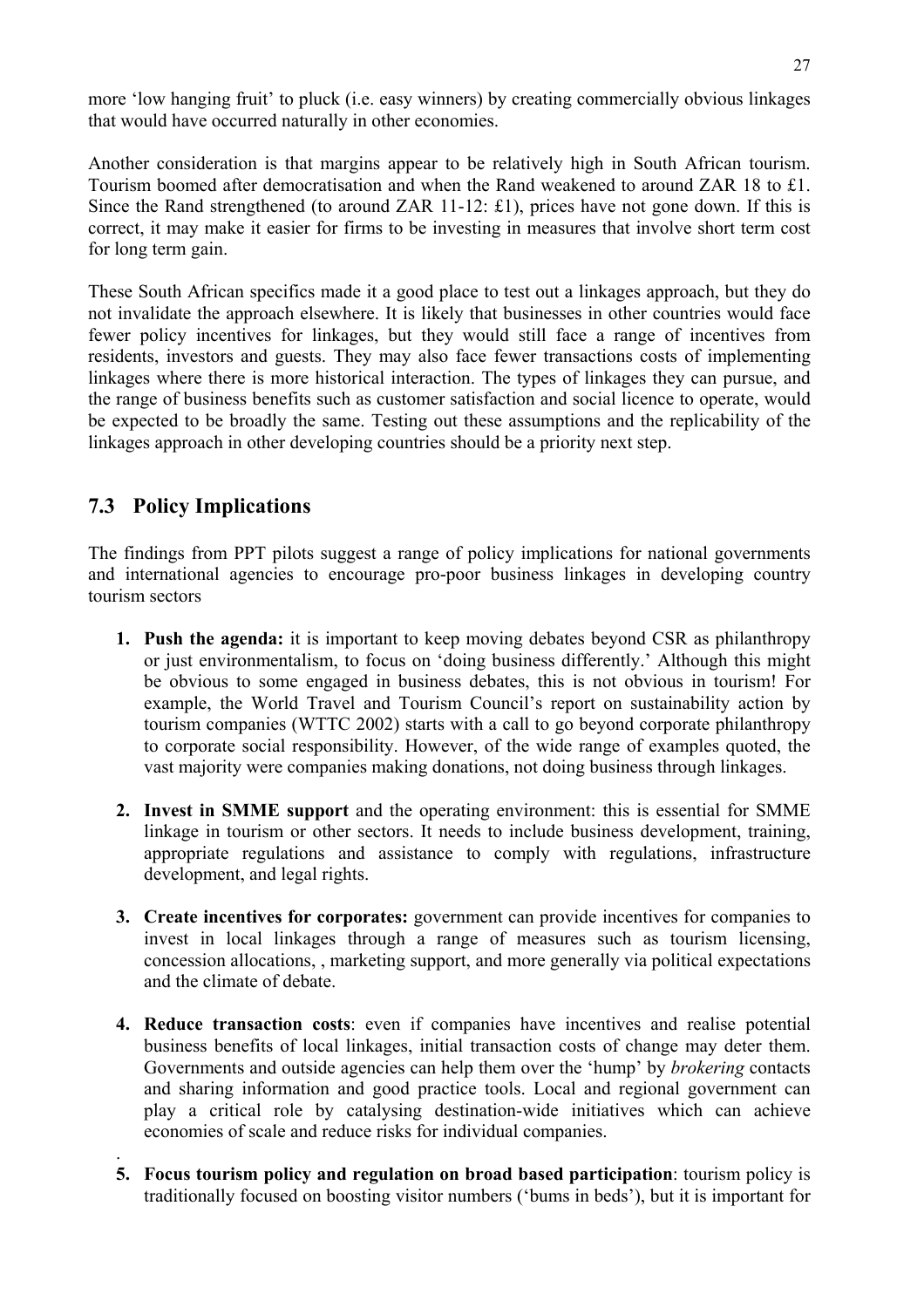overall policy to focus also on who participates in the sector and to develop strategies to widen participation (i.e. not just more tourism but more pro-poor tourism. Internationally, this is often stated in broad tourism policies, it is not always reflected in regulations and departmental actions).

- **6. Include tourism in linkage approaches:** to date, linkage approaches such as those employed by International Finance Corporation, SBP, Business Partners for Development<sup> $13$ </sup> have been most active in the extractive industries. The linkages approach would need to be adapted slightly for tourism, given the smaller size of average company and the somewhat different range of local linkages. Nevertheless, PPT Pilots shows there is great potential for linkage facilitation approaches to be applied in tourism.
- **7. Further testing, implementation and research.** A priority is to test out and implement the linkage approaches with tourism companies beyond South Africa.

For the research agenda, priority topics are:

- the development benefits of doing business differently  $-$  how effective a tool for local economic development is investment in facilitating linkages?;
- quantification of business costs and benefits what do they amount to for a company and what determines their scale?
- effectiveness of different linkage facilitation approaches which approaches are most effective, in tourism and beyond?
- replicability of the South African linkages can the linkages approach be effectively adopted by tourism companies throughout the developing world?

http://www.odi.org.uk/PPPG/activities/country\_level/odpci/msp/BPDPartnershipUpdate1\_05.04.pdf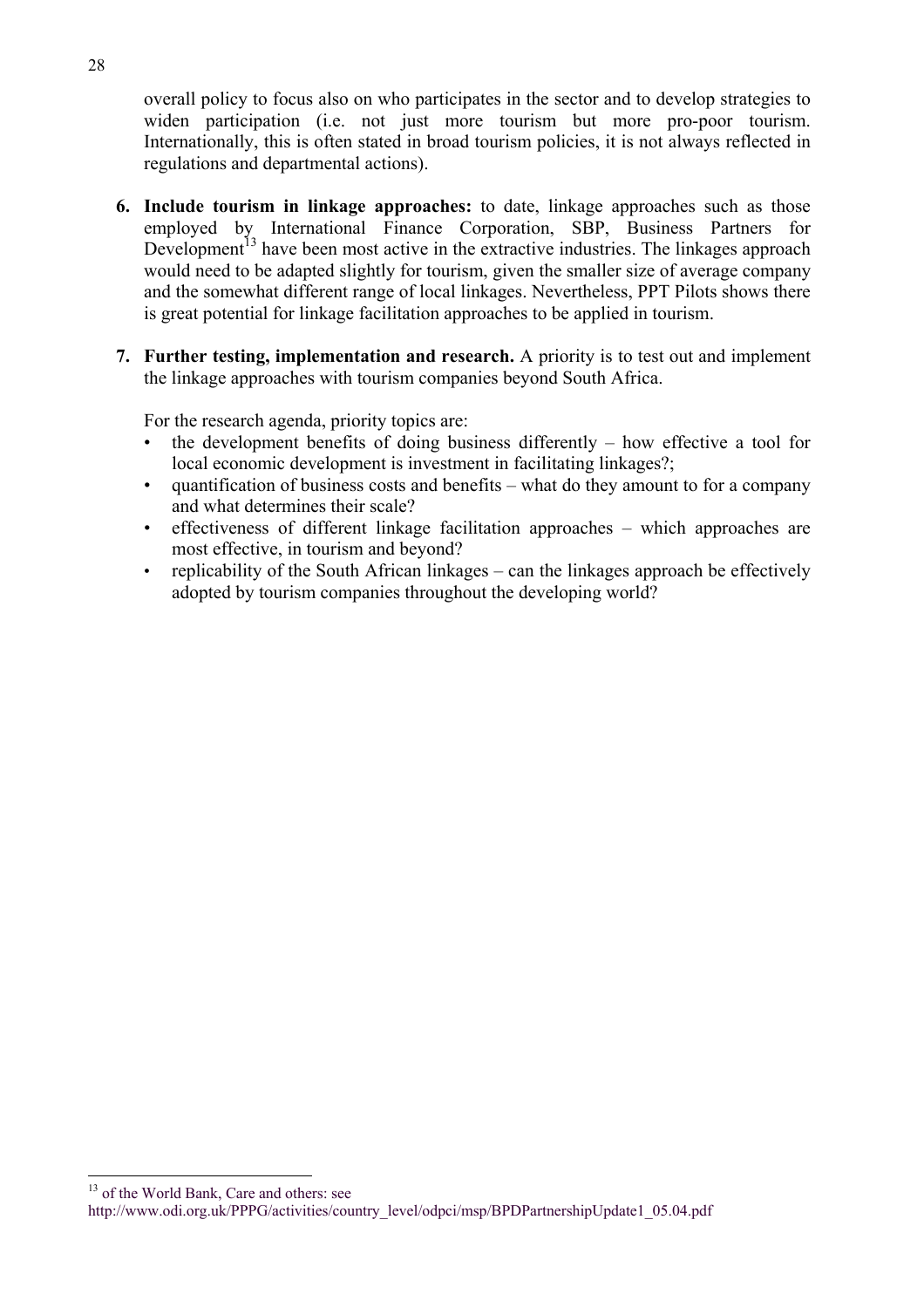## **Appendix 1: Further Information**

Business Linkages in Tourism

Business Linkages in Tourism is a new business unit that has developed out of the pilot projects. It has been established to provide services to industry and government to facilitate pro-poor approaches in the tourism industry.

BLT provides strategic planning and facilitated delivery of:

- Product development based on local business linkages
- Procurement of goods and services locally
- Cultural and heritage product development
- Sustainable local partnerships for tourism development
- Development of clusters and networks, for tourism-led development

Contact Adrienne Harris (bizlink@tbcsa.org.za) for further information.

#### **How to...? guides for Tourism Companies**

The How To…? series of **Tools and Tips for Tourism Companies on Boosting Local Economic Impact** has been developed to provide practical, on-the-ground advice for tourism companies wishing to increase their pro-poor impact:

Executive Summary

- Brief 1: Boosting procurement from local businesses
- Brief 2: Stimulating local cultural and heritage products
- Brief 3: Building local partnerships
- Brief 4: Setting corporate priorities and managing internal change.

Copies can be downloaded from http://www.pptpilot.org.za/IFC\_tooltips.htm or hard copies can be ordered from Adrienne Harris, Business Linkages in Tourism: bizlink@tbcsa.org.za

#### **Electronic outputs: www.pptpilot.org.za**

The project website contains further information from the project and the pilot sites. Material includes:

- A **Monitoring & Evaluation** report for the 3 year pilot project.
- A **project overview report**
- A **supplier questionnaire** that was piloted at Spier to survey existing supplier relationships, along with the Excel file used to analyse and present results.
- A submission on the **Black Economic Empowerment scorecard** proposed by the government, raising issues about the risk of the smallest black suppliers being squeezed out. Plus other papers, briefs and leaflets that were produced during the project.

To contact the project team for more specific enquiries:

**Clive Poultney** Mboza Tourism Projects PO Box 95636 Waterkloof 1045 South Africa Cell: +27 (0) 824910062 Email: pptsa@iafrica.com

#### **Caroline Ashley**

Overseas Development Institute 111 Westminster Bridge Road London SE1 7JD United Kingdom Tel: +44 (0) 2079220342 Email: c.ashley@odi.org.uk

www.pptpilot.org.za